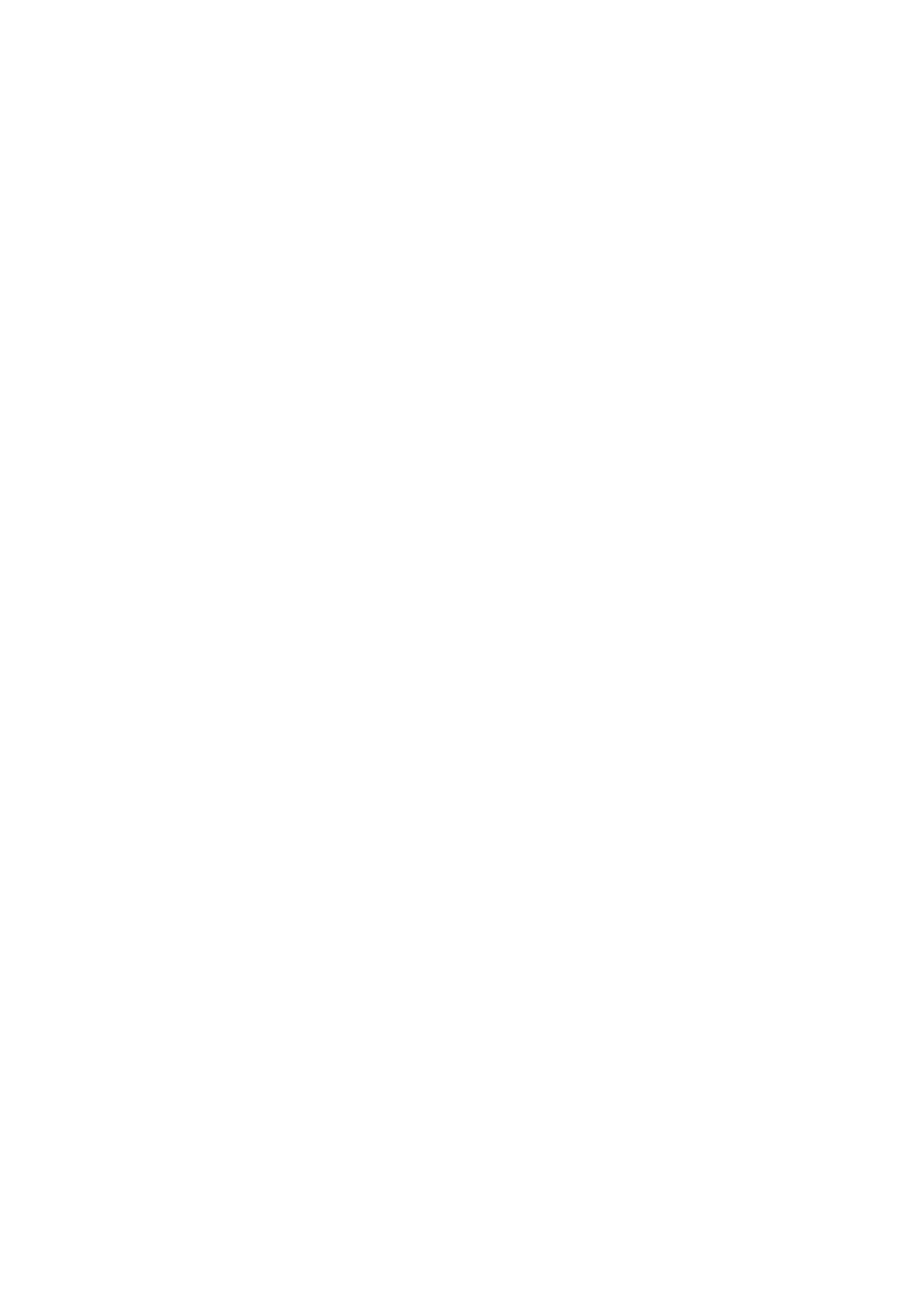#### **In the case of M.E. v. Sweden,**

The European Court of Human Rights (Fifth Section), sitting as a Chamber composed of:

Mark Villiger, *President,* Ann Power-Forde, Ganna Yudkivska, Vincent A. De Gaetano, André Potocki, Aleš Pejchal, *judges,* Johan Hirschfeldt, ad hoc *judge,*

and Claudia Westerdiek, *Section Registrar,*

Having deliberated in private on 20 May 2014, delivers the following judgment, which was adopted on that date:

### PROCEDURE

1. The case originated in an application (no. 71398/12) against the Kingdom of Sweden lodged with the Court under Article 34 of the Convention for the Protection of Human Rights and Fundamental Freedoms ("the Convention") by a Libyan national, Mr M.E. ("the applicant"), on 3 November 2012. The President of the Section acceded to the applicant's request not to have his name disclosed (Rule 47 § 3 of the Rules of Court).

2. The applicant was represented by Mr S.-Å. Petersson, a refugee administrator, working in Stockholm. The Swedish Government ("the Government") were represented by their Agent, Ms H. Lindquist, of the Ministry for Foreign Affairs.

3. The applicant alleged, in particular, that his rights under Articles 3 and 8 of the Convention would be violated if he were expelled to Libya to apply for family reunion from there.

4. On 12 December 2012 the acting President of the Section to which the case had been allocated decided to apply Rule 39 of the Rules of Court, indicating to the Government that the applicant should not be deported to Libya for the duration of the proceedings before the Court.

5. On the same date, 12 December 2012, the application was communicated to the Government.

6. Mrs Helena Jäderblom, the judge elected in respect of Sweden, was unable to sit in the case (Rule 28 of the Rules of Court). Accordingly, the President of the Chamber decided to appoint Mr Johan Hirschfeldt to sit as an *ad hoc* judge (Rule 29 § 1(b)).

7. In addition to written observations by the applicant and the Government, third-party comments were received from Amnesty International and jointly from the International Federation for Human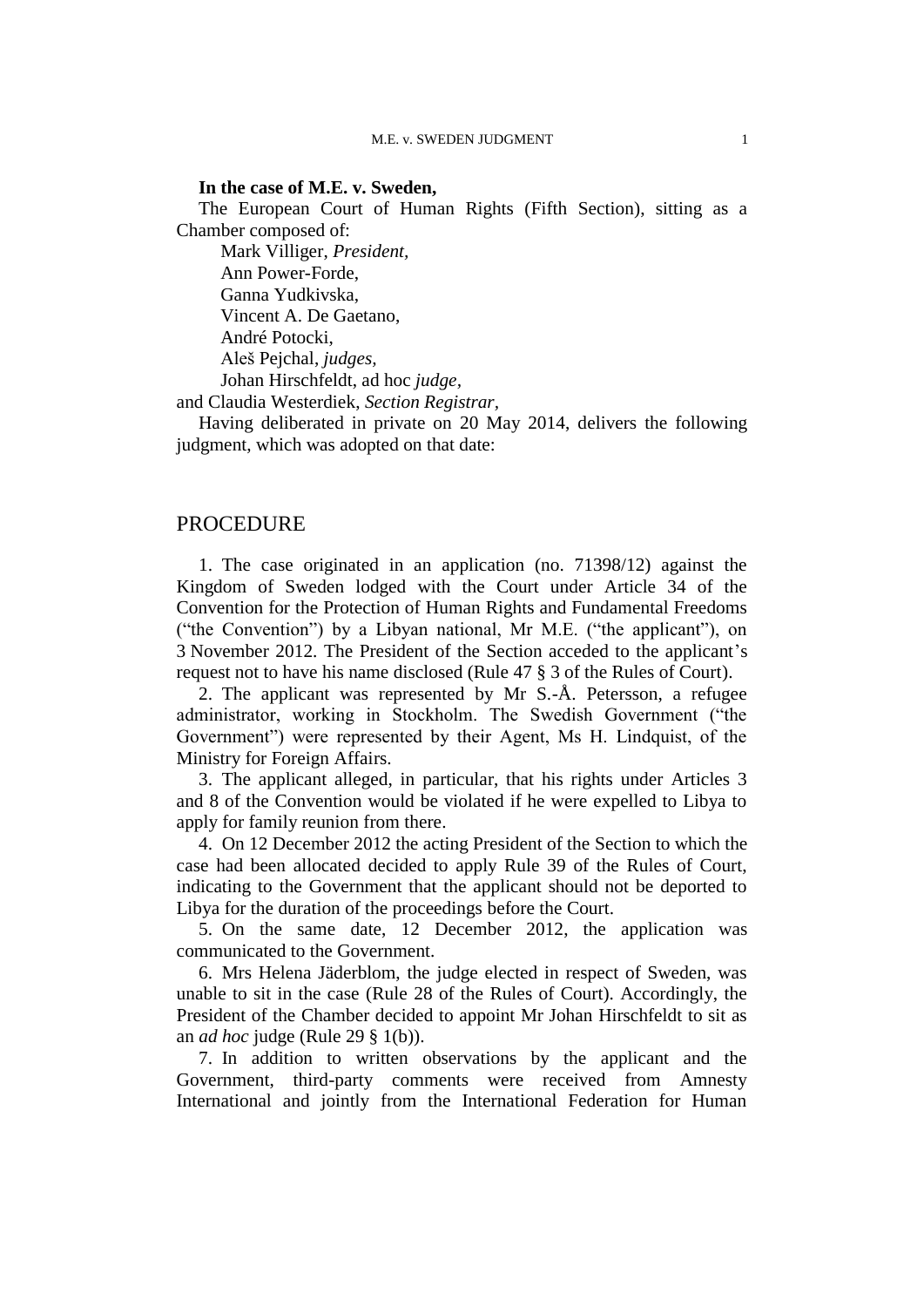Rights (FIDH), the International Commission of Jurists and the European Region of the International Lesbian, Gay, Bisexual, Trans and Intersex Association (ILGA-Europe), whom the President had authorised to intervene in the written procedure (Article 36 § 2 of the Convention and Rule 44 § 3 of the Rules of Court).

## THE FACTS

#### I. THE CIRCUMSTANCES OF THE CASE

8. The applicant was born in 1982 and is currently in Sweden.

9. On 29 July 2010 he applied for asylum in Sweden, stating that he had entered the country three days earlier. He stated that the smuggler who had organised his journey had taken his passport and he provided a mobile telephone number for a contact person, N.

10. On 6 August 2010, the Migration Board (*Migrationsverket*) held a first interview with the applicant during which he stated that he was from Libya. His mother and siblings remained there and he was in contact with them and would ask them to send him his passport and other identification documents. He further claimed that he had no relatives in Sweden but he provided the mobile telephone numbers of two contact persons in Sweden, N. and H.

11. An in-depth interview was held with the applicant on 20 August 2010, where his public counsel and an interpreter were present. The Migration Board's official informed the applicant of the importance of giving all his reasons for asylum as this might be his only chance to present them. She further assured him that all information provided was treated confidentially. The applicant handed in his identity card and claimed that the authorities had confiscated his passport and other identity documents. He then stated essentially the following.

12. He had left Libya in April 2010 and had travelled to Tunisia, where he had remained until his uncle had helped him to reach Sweden in July 2010, with the assistance of smugglers and a fake French passport. In Libya he had been a soldier, working as a guard at a military base in Tripoli where he had met some persons who had paid him to transport illegal weapons for powerful clans from southern Libya, with connections to the authorities. He had been working for them for more than a year when, in November 2009, he had been stopped at a road check and interrogated. He had then been taken to an unknown location where he had been kept for about three weeks and subjected to interrogation and torture. He had been charged with possession of illegal weapons and car theft and had then been moved to a military prison where his uncle had visited him and arranged for a lawyer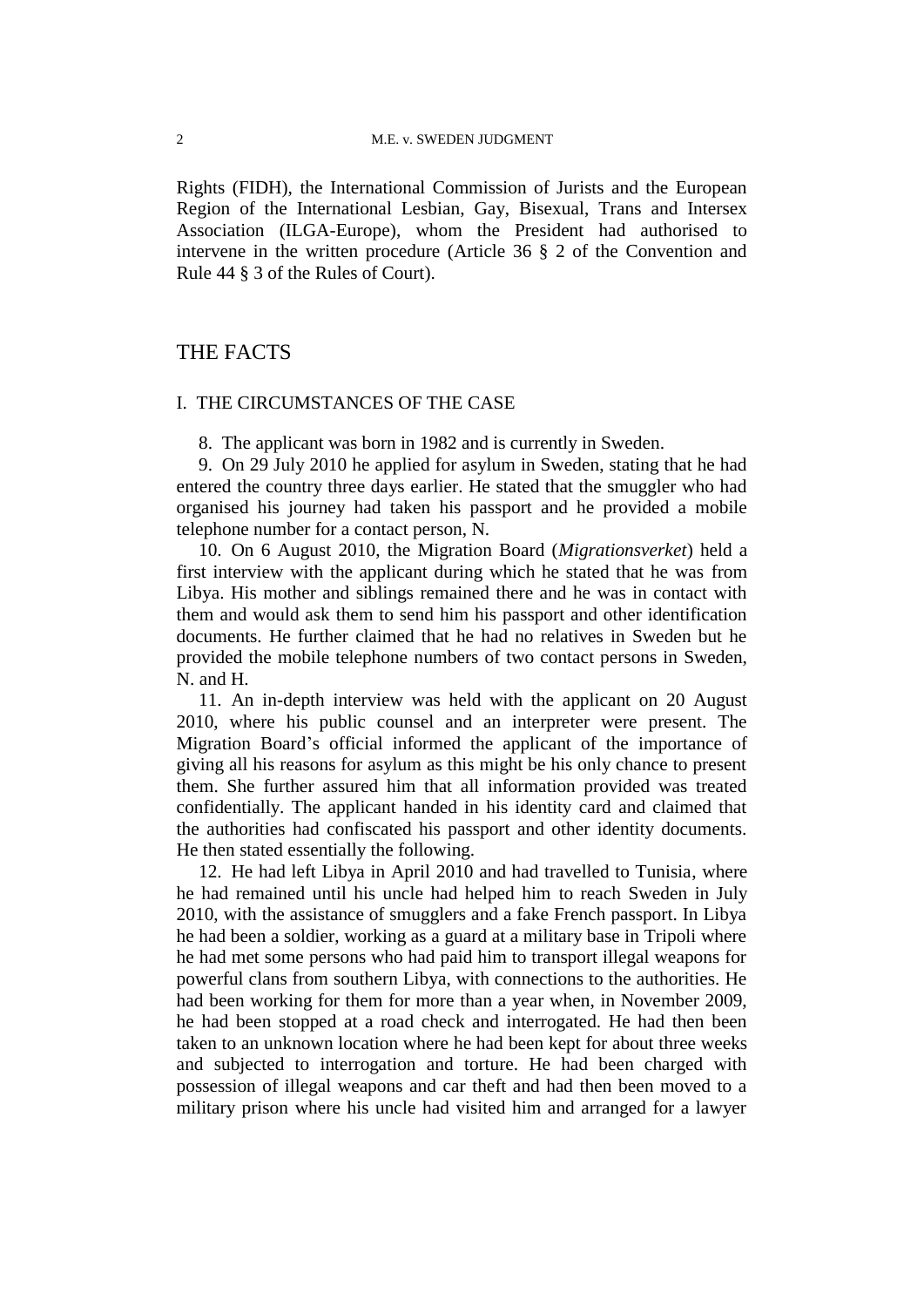for him. During the torture, his arm had been seriously injured and become infected and, about two months after his transfer to the military prison, he had been taken to a civil hospital by two guards for treatment. After the doctor had treated him, one of his guards had gone to fetch coffee for him and the other had taken him outside for a cigarette. He had then managed to escape. If he were returned to Libya, he would risk at least ten years' imprisonment for the criminal offences. He would further risk being killed by the clans since he had revealed their names under torture. He showed some scars on his arm, back and head.

13. The Migration Board's officer asked whether the applicant had other grounds for requesting asylum, to which the applicant replied no. He had lived well in Libya until he was arrested and had even planned to marry a woman in May 2010.

14. In September 2010, the applicant's public counsel submitted certain clarifications to the Migration Board but essentially maintained what had been stated during the interview.

15. On 21 February 2011 the applicant visited the Migration Board together with N. He stated that he wished to add to his grounds for asylum that he was homosexual and had a relationship with N., whom he had known since his first week in Sweden. Their relationship had developed over time and he had moved in with N. in December 2010. N. was transsexual and had a permanent residence permit in Sweden.

16. In view of this new information, the Migration Board held a supplementary interview with the applicant on 1 November 2011. During this interview, the applicant stated that he had been "normal" before and that it was N. he had become interested in. Their relationship had developed from friendship but it had been difficult because of the very negative attitudes from other Arabs in the city where they lived in Sweden. No one in Libya knew about his sexual orientation and he had never had a homosexual relationship in Libya. N. was in the process of changing gender from man to woman. They had spoken with his mother and sister over internet with a camera but N. had presented himself as a woman. They had married in September 2011. If he had to return to Libya to apply for family reunion from there, it would become known that he was married to a man and he would risk persecution and ill-treatment.

17. As concerned his original grounds for asylum, and in view of the changes in Libya during 2011, the applicant noted that the situation in Libya was very insecure. He thought that the clans would no longer be particularly interested in him since they had other interests now and were less powerful than before. If he was careful, there would no longer be much of a threat against him in Libya.

18. On 16 December 2011 the Migration Board rejected the application. It first noted that the applicant had failed to submit his passport despite having claimed on several occasions that he had a passport and would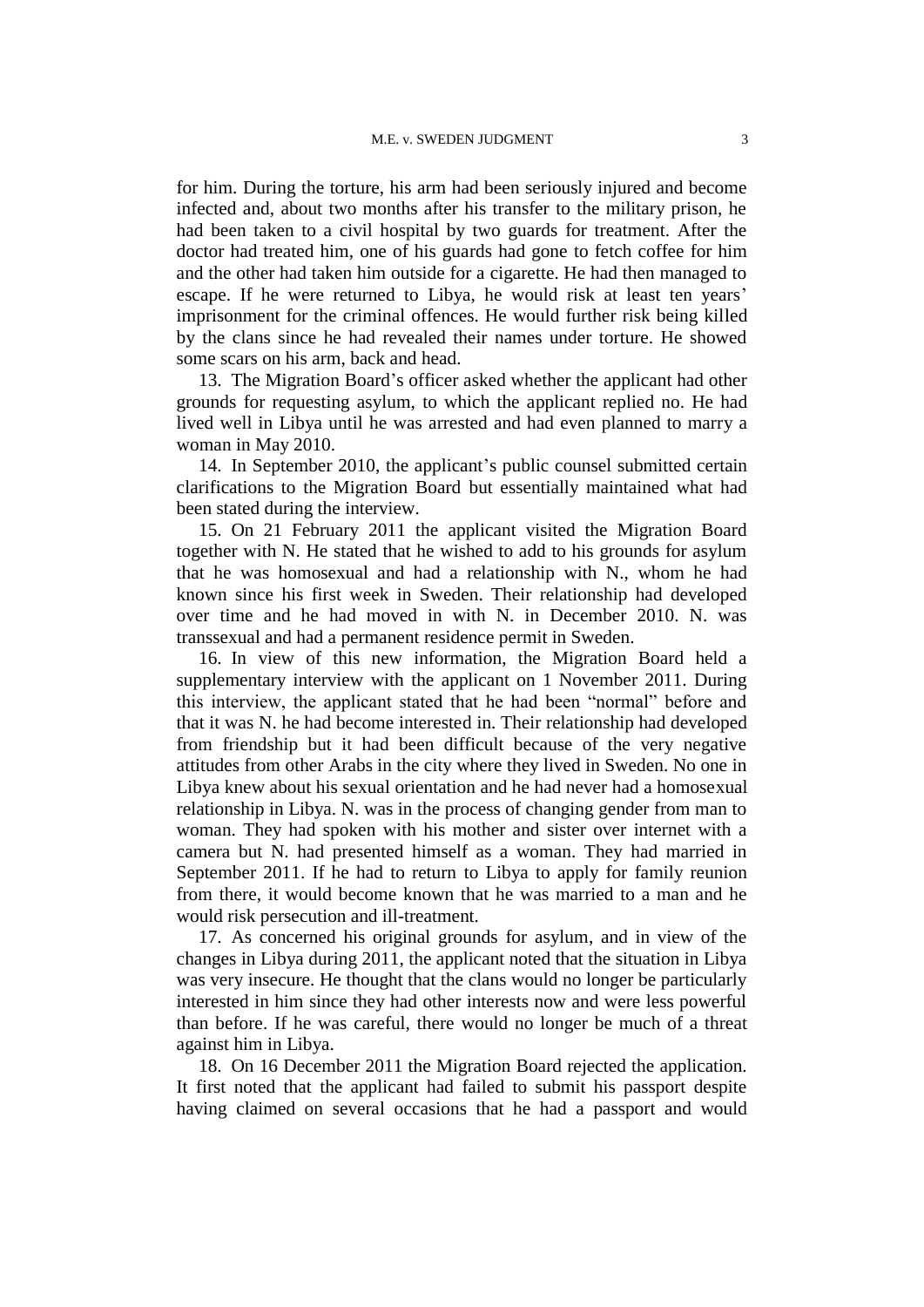submit it. However, although he had not proved his identity, the Board accepted that he was probably from Libya. As concerned the situation in Libya following the overthrow of Gadhafi, the Board noted that it was serious but did not reach the level of internal armed conflict. Thus, an individual assessment had to be made in the applicant's case. In this respect, the Board found that the applicant had given contradictory statements and that his story lacked credibility. To begin with, he had given diverging information about his passport at the interviews, first claiming that the smuggler had taken it, then that he could obtain it from his family, later that the Libyan authorities had confiscated it and, most recently, that he would submit the passport. It further observed that the name on the certificate relating to impediments to marriage, which the applicant had submitted in support of his marriage, was different from the name that he had given to the Migration Board. Since no passport had been submitted, it was not clear that the certificate concerned the applicant. In the same connection, the Board noted that the applicant had given contradictory statements about when he had met N. and their relationship. At the first interview, on 29 July 2010, he had given N.'s telephone number as a contact number, while in February 2011, he had stated that he had become acquainted with N. during his first week in Sweden and, at the interview in November 2011, he had claimed that he had met N. about three to four months after his arrival in Sweden. Moreover, at the in-depth interview, he had stated that he had no other grounds for his asylum application than those related to the weapon transport and that he had planned to marry in Libya. Against this background, the Board also questioned the nature of the applicant's and N.'s relationship, as relied on before the Board only on 21 February 2011. Thus, the Board concluded that the applicant's story, both in relation to events in Libya and his relationship with N., lacked credibility and was not sufficient to justify granting him a residence permit in Sweden.

19. Furthermore, the Board noted that substantive changes had occurred in Libya after the applicant had left the country and considered that he had failed to substantiate that, on the basis of the criminal accusations against him, he would risk persecution by the authorities upon return or that the authorities would not be able to protect him against harassment by the clans. As concerned the applicant's relationship to N., the Board referred to the main rule in the Aliens Act that an alien, who seeks a residence permit in Sweden on account of family ties or a serious relationship, must have applied for and been granted such a permit before entering the country. Whilst noting that an exemption from this rule can be made if the alien has strong ties to a person who is resident in Sweden and it cannot reasonably be required that he or she travel to another country to submit an application there, the Board considered that it would not be unreasonable to require the applicant to file such an application from Libya in accordance with the main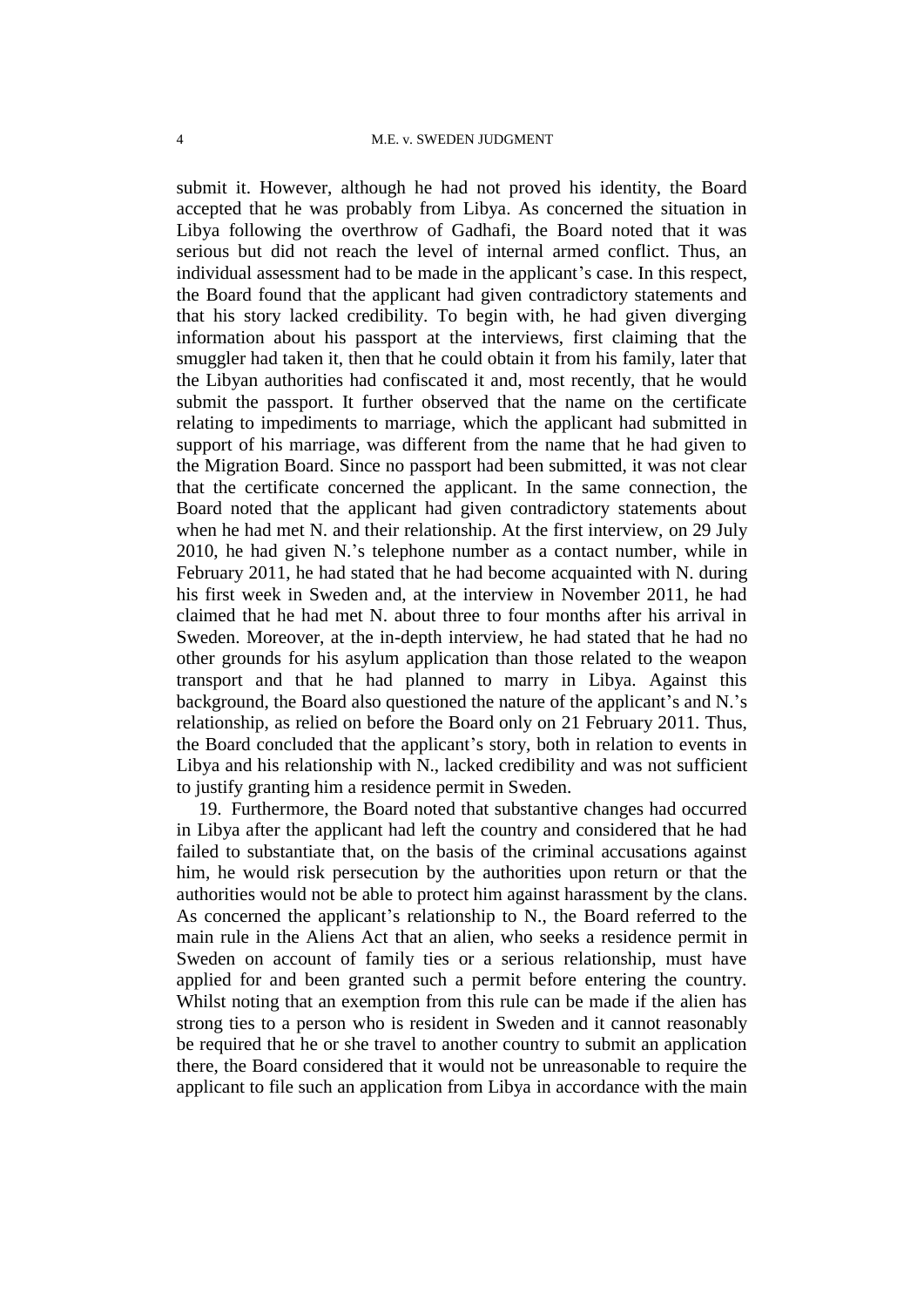rule. As there were no other grounds on which to grant the applicant leave to remain in Sweden, his application was rejected.

20. The applicant appealed to the Migration Court (*Migrationsdomstolen*), maintaining his claims and adding that the spelling of his name differed in the various documents because the transcriptions from Arabic had been made by different persons. He had his passport but had been afraid to hand it over to the Migration Board for fear of being returned to Libya. His relationship with N. was serious; they were married and lived together. It would also become known in Libya that he was homosexual if he were to apply for a residence permit from there, which would expose him to a real risk of persecution and ill-treatment. Moreover, he would not be able to apply for a residence permit from Libya since Sweden had a consulate only in Benghazi. He submitted a copy of his passport, from which it appeared that he had been granted a Schengen visa by the Maltese Embassy in Tripoli in May 2010 and that he had entered Sweden on 15 June 2010. He also submitted a copy of a military card, copies of photographs of scars and two warrants for his arrest.

21. During the oral hearing before the Migration Court, the applicant claimed that there was a threat against him from the Libyan authorities since he had worked for the military during the Gadhafi regime. Moreover, he added that it was not known in Libya that he was married to a man but he was certain that other Libyans in Sweden would spread that information to Libya, if he were to be sent there. In his view, it would also become known that he was homosexual if he had to apply for family reunion and be interviewed at the Swedish Consulate in Libya. He also presented his passport in original.

22. On 13 September 2012 the Migration Court rejected the appeal. It first found that the general situation in Libya was not severe enough to grant the applicant asylum without there being individual reasons for asylum. Turning to the applicant's individual reasons, the court noted that, since he had now submitted his passport, certain other documents provided could be linked to him. However, on examining these documents, the court found that the military card was for training and did not show that the applicant had later been employed by the military. The two warrants for arrest were of a simple character and easy to fabricate. Moreover, one of them did not contain any date and the applicant had not given any acceptable explanation of how he had obtained them. Turning to the photographs of the scars, the court considered that the fact that the applicant had had wounds which had left scars did not make probable that he would be ill-treated in the future. Thus, the court concluded that the documents did not show that the applicant was in need of international protection. Furthermore, the court found that the applicant was not credible, stressing that he had submitted his passport only at the oral hearing before the court and that he had deliberately given false statements before the Migration Board concerning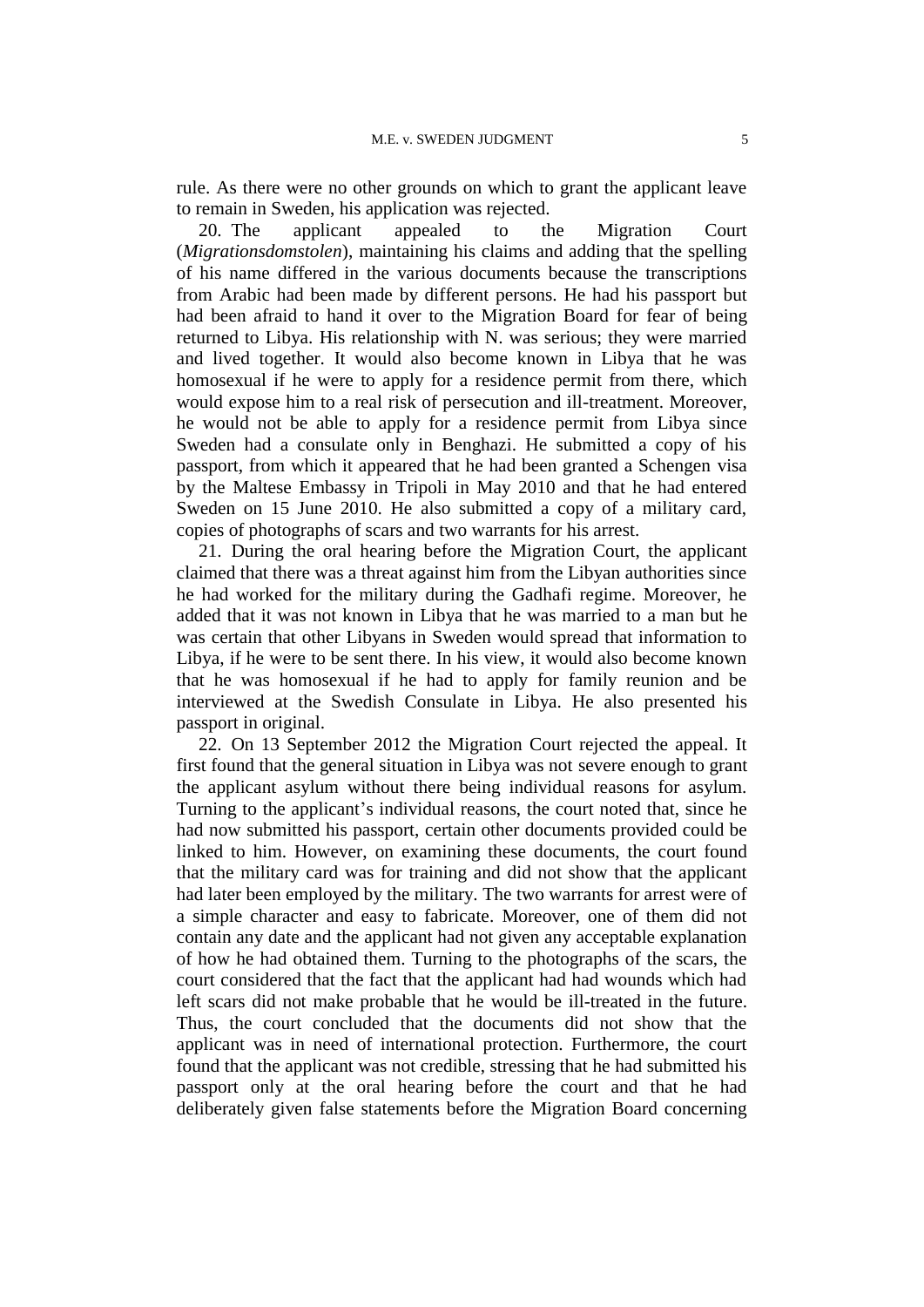his passport, how he had travelled to Sweden and the date of his arrival. He had also given contradictory statements concerning his knowledge of the possibilities of applying for asylum in Sweden and the alleged threats against him in Libya. Thus, the court did not believe the applicant's asylum story.

23. However, the court did not question that the applicant was homosexual but considered that he had failed to substantiate that there was a threat against him in Libya on account of this. In this connection, the court noted that, according to the applicant's own statements, it was not known in Libya that he was homosexual. Moreover, it took the view that it was unlikely that Libyans in Sweden who knew about the applicant's sexual orientation would be more willing to spread this information simply because the applicant was to return to Libya. The court also noted that the applicant had kept his passport in order to be able to return to Libya. In sum, it concluded that the applicant had failed to show that he would risk persecution or ill-treatment upon return to Libya. In so far as concerned his relationship with N., the court observed that all embassy personnel had an obligation to respect confidentiality and that there were no impediments for the applicant to apply for a residence permit from abroad. The fact that the Swedish Consulate was located in Benghazi did not alter this conclusion.

24. One lay judge gave a dissenting opinion and considered that it could not be ruled out that information about the applicant's sexual orientation might leak from an embassy.

25. The applicant made a further appeal to the Migration Court of Appeal (*Migrationsöverdomstolen*) which, on 10 October 2012, refused leave to appeal.

26. The applicant then requested the Migration Board to reconsider his case, submitting that a Libyan in Sweden, who knew about his marriage, had travelled to Libya and, by chance, had met his brother and told him that he was married to another man. His uncle had later called him and threatened to kill him if he returned to Libya since he had shamed the family. He further claimed that friends of his in Libya had told him that 12 homosexuals had been killed in Libya recently and that others had fled the country since they were being persecuted by unknown groups in Libya. He was convinced that he would face a real risk of being ill-treated or killed if returned and that it would not be possible for him to apply for family reunion from there without his sexual orientation becoming known.

27. On 10 December 2012 the Migration Board rejected the request for reconsideration. It found that there was no reason to depart from the main rule that an application for family reunion had to be lodged from abroad. The applicant's claim that his relatives had threatened him was not considered sufficient to constitute a permanent impediment to the enforcement of the expulsion order and thus there was no ground to reconsider the applicant's case.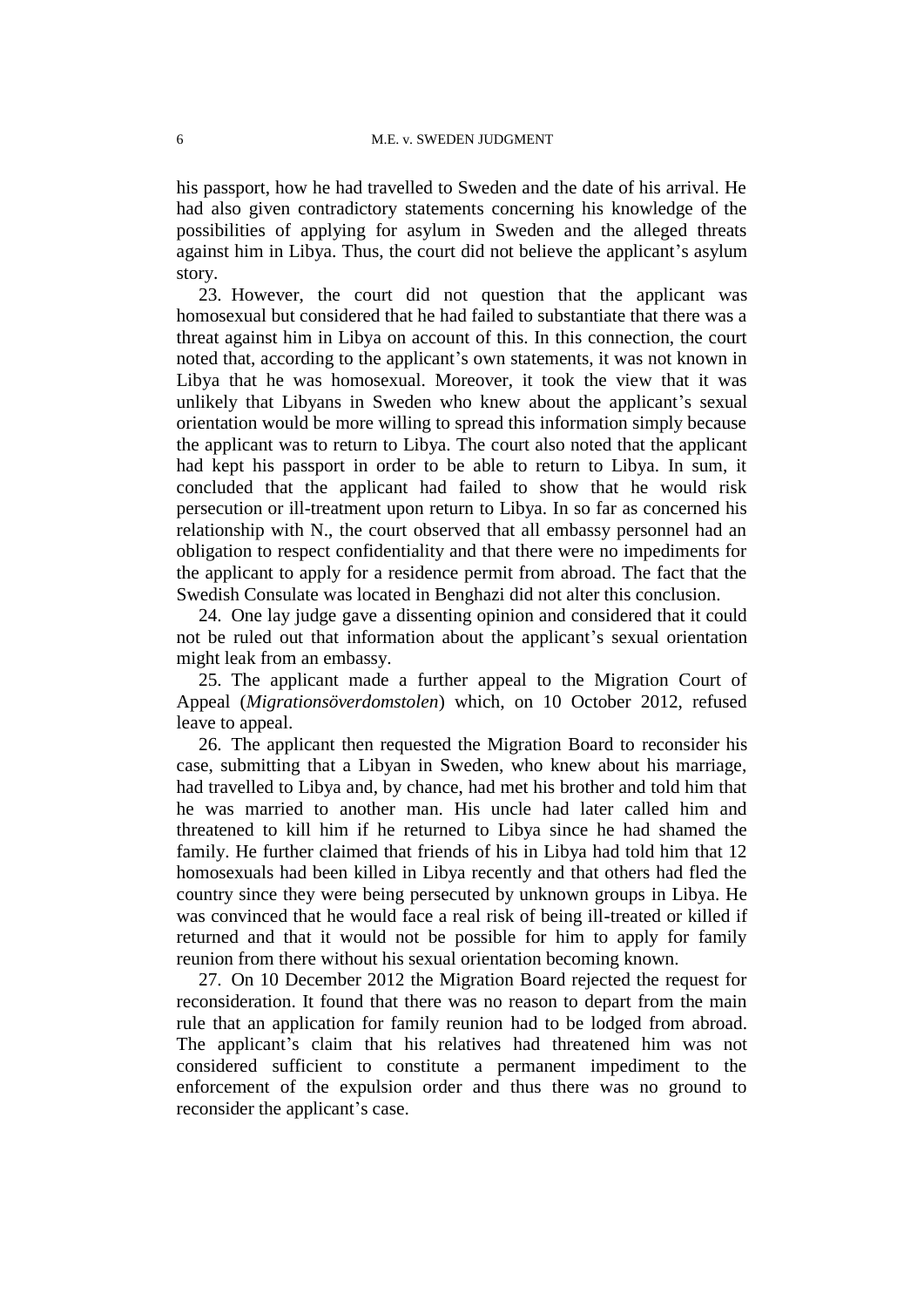### II. RELEVANT DOMESTIC LAW AND PRACTICE

### **A. The Aliens Act – Need for International Protection**

28. The basic provisions mainly applicable in the present case, concerning the right of aliens to enter and to remain in Sweden, are laid down in the 2005 Aliens Act (*Utlänningslagen*, 2005:716). It defines the conditions under which an alien can be deported or expelled from the country, as well as the procedures relating to the enforcement of such decisions.

29. Chapter 5, section 1, of the Aliens Act stipulates that an alien who is considered to be a refugee or otherwise in need of protection is, with certain exceptions, entitled to a residence permit in Sweden. According to Chapter 4, section 1, of the 2005 Act, the term "refugee" refers to an alien who is outside the country of his or her nationality owing to a well-founded fear of being persecuted on grounds of race, nationality, religious or political beliefs, or on grounds of gender, sexual orientation or other membership of a particular social group and who is unable or, owing to such fear, is unwilling to avail himself or herself of the protection of that country. This applies irrespective of whether the persecution is at the hands of the authorities of the country or if those authorities cannot be expected to offer protection against persecution by private individuals. By "an alien otherwise in need of protection" is meant, *inter alia*, a person who has left the country of his or her nationality because of a well-founded fear of being sentenced to death or receiving corporal punishment, or of being subjected to torture or other inhuman or degrading treatment or punishment (Chapter 4, section 2, of the Aliens Act).

30. Moreover, if a residence permit cannot be granted on the above grounds, a permit may nevertheless be issued to an alien if, after an overall assessment of his or her situation, there are such particularly distressing circumstances (*synnerligen ömmande omständigheter*) as to allow him or her to remain in Sweden (Chapter 5, section 6, of the Aliens Act). During this assessment, special consideration should be given to, *inter alia*, the alien's state of health.

31. According to a special provision on impediments to enforcement, an alien must not be sent to a country where there are reasonable grounds for believing that he or she would be in danger of suffering capital or corporal punishment or of being subjected to torture or other inhuman or degrading treatment or punishment (Chapter 12, section 1, of the Aliens Act). In addition, an alien must not, in principle, be sent to a country where he or she risks persecution (Chapter 12, section 2, of the Aliens Act).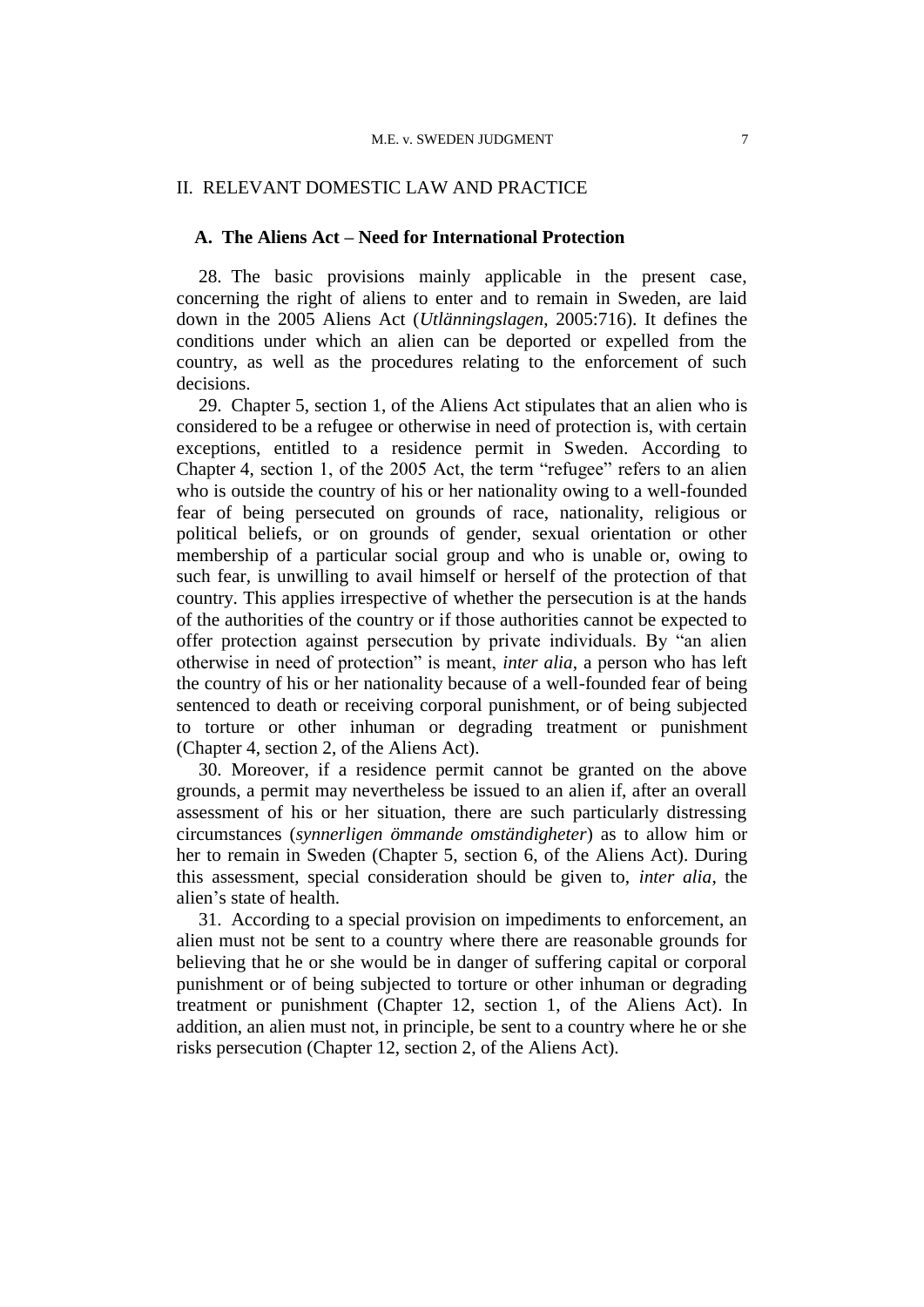#### **B. The Aliens Act – Family Reunion**

32. Under Chapter 5, section 3, paragraph 1, point 1, of the Aliens Act, a residence permit shall, unless otherwise provided in sections 17 and 17b, be granted to an alien who is a spouse or cohabiting partner of someone who is resident or has been granted a residence permit to settle in Sweden.

33. By virtue of Chapter 5, section 18, of the Act, an alien who wants a residence permit in Sweden on account of family ties or serious relationships must have applied for and been granted such a permit before entering the country. An application for a residence permit may not, as a general rule, be approved after entry. However, exemptions from this rule can be made, for example if the alien has strong ties to a person who is resident in Sweden and it cannot reasonably be required that he or she travel to another country to submit an application there (Chapter 5, section 18, second paragraph, point 5). As regards this exemption, the preparatory works to the provision (Government Bill 1999/2000:43, p. 55 et seq.) state that the main emphasis should be placed on the question of whether it is reasonable to require that the alien return to another country in order to submit an application there. Relevant elements, which may be favourable for the alien, may be whether he or she can be expected, after returning home, to encounter difficulties in obtaining a passport or exit permit and this is due to some form of harassment on the part of the authorities in the country of origin. It may also be whether the alien will be required to complete a long period of national service or service under unusually severe conditions. It may also be relevant whether the alien has to return to a country where there is no Swedish foreign representation and where major practical difficulties and considerable costs are associated with travelling to a neighbouring country to submit the application there. Relevant elements, which may count against the alien, may be that he or she is staying in the country illegally, that their identity is unclear or if there are strong ties to the country of origin. An exemption may also be made if there are some other exceptional grounds (Chapter 5, section 18, second paragraph, point 10).

34. The requirement that, in principle, residence permits for family members have to be granted before entry into Sweden was introduced as one of a number of measures aimed at reducing the possibilities of obtaining a residence permit by means of marriages or relationships of convenience. Subsequently, the Swedish Government and Parliament have underlined on several occasions that the requirement that residence permits be obtained before entry into Sweden is an important part of measures to maintain regulated immigration. Moreover, the preparatory works to the Aliens Act state that it is important that aliens staying in Sweden illegally do not enjoy a better position than those who comply with decisions by the authorities to return to their country of origin in order to apply for a permit from there (Government Bill 1999/2000:43).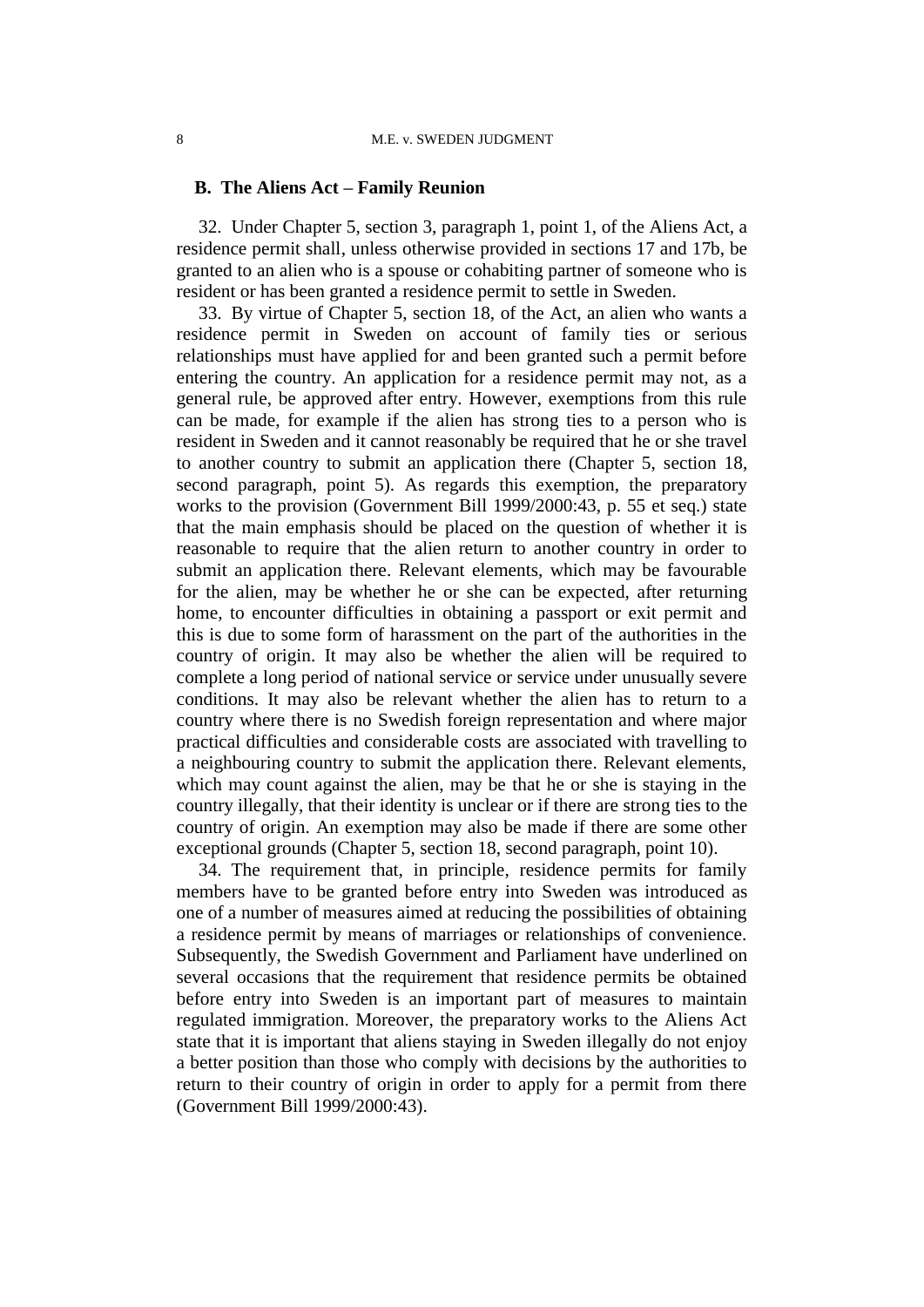35. The Migration Board recommends that all persons who wish to apply for a residence permit in Sweden on the basis of close relationships do so online, since that procedure is faster and simpler. It is also possible to apply for priority treatment at the time of submitting the application for a residence permit.

## **C. Legal Position by the Head of the Legal Department of the Migration Board relating to protection on the basis of sexual orientation**

36. On 13 January 2011 the Head of the Legal Department of the Migration Board issued a legal position concerning the method for investigating and considering the future risk for persons who rely on grounds for protection on the basis of sexual orientation (*Rättschefens rättsliga ställningstagande angående metod för utredning och prövning av den framåtsyftande risken för personer som åberopar skyddsskäl på grund av sexuell läggning*). This method reflects the test established by the United Kingdom Supreme Court in its judgment of 7 July 2010 in *HJ (Iran) and HT* (Cameroon) v. Secretary of State for the Home Department [2010] UKSC 31 (§ 82), namely:

"When an applicant applies for asylum on the ground of a well-founded fear of persecution because he is gay, the tribunal must first ask itself whether it is satisfied on the evidence that he is gay, or that he would be treated as gay by potential persecutors in his country of nationality.

If so, the tribunal must then ask itself whether it is satisfied on the available evidence that gay people who lived openly would be liable to persecution in the applicant's country of nationality.

If so, the tribunal must go on to consider what the individual applicant would do if he were returned to that country.

If the applicant would in fact live openly and thereby be exposed to a real risk of persecution, then he has a well-founded fear of persecution - even if he could avoid the risk by living "discreetly".

If, on the other hand, the tribunal concludes that the applicant would in fact live discreetly and so avoid persecution, it must go on to ask itself *why* he would do so.

If the tribunal concludes that the applicant would choose to live discreetly simply because that was how he himself would wish to live, or because of social pressures, eg, not wanting to distress his parents or embarrass his friends, then his application should be rejected. Social pressures of that kind do not amount to persecution and the Convention [United Nations Convention relating to the Status of Refugees 1951] does not offer protection against them. Such a person has no well-founded fear of persecution because, for reasons that have nothing to do with any fear of persecution, he himself chooses to adopt a way of life which means that he is not in fact liable to be persecuted because he is gay.

If, on the other hand, the tribunal concludes that a material reason for the applicant living discreetly on his return would be a fear of the persecution which would follow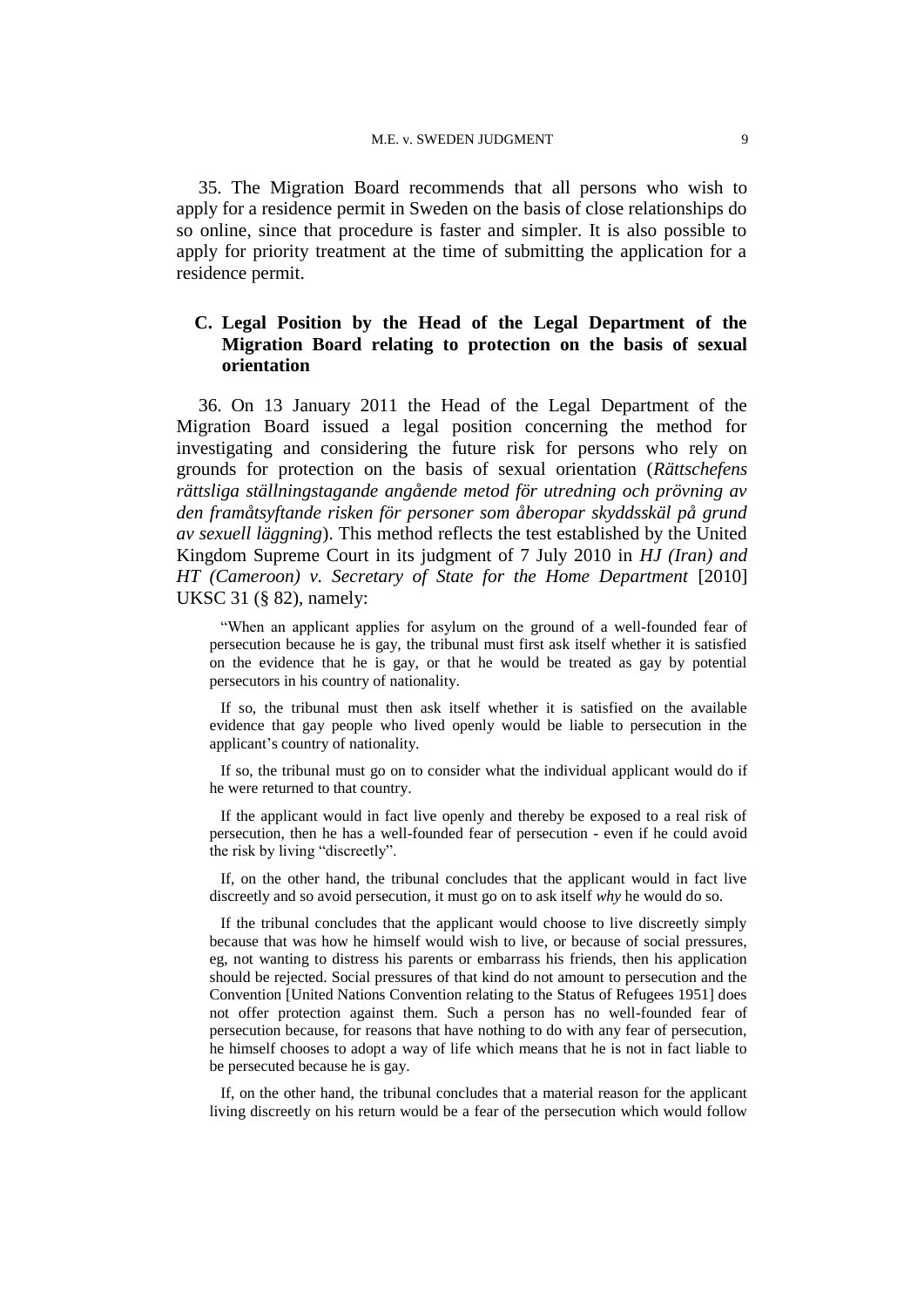if he were to live openly as a gay man, then, other things being equal, his application should be accepted. Such a person has a well-founded fear of persecution. To reject his application on the ground that he could avoid the persecution by living discreetly would be to defeat the very right which the Convention [United Nations Convention relating to the Status of Refugees 1951] exists to protect – his right to live freely and openly as a gay man without fear of persecution. By admitting him to asylum and allowing him to live freely and openly as a gay man without fear of persecution, the receiving state gives effect to that right by affording the applicant a surrogate for the protection from persecution which his country of nationality should have afforded him."

37. The Head of the Legal Department concluded that the above test would be sufficient when considering the future risk of persecution both during the actual asylum examination and when considering whether there are impediments to the enforcement of an expulsion order.

### **D. Swedish Representations in Northern Africa**

38. According to the official Swedish Government site [\(www.swedenabroad.com\)](http://www.swedenabroad.com/), Sweden only has one representation in Libya which is the Consulate in Benghazi, but this is closed until further notice due to the volatile situation in the country. However, Sweden has embassies in Algiers, Algeria, and in Cairo, Egypt, as well as a consulate in Tunis, Tunisia, which are all open and deal with requests for residence permits in Sweden.

### **E. The Swedish Public Access to Information and Secrecy Act**

39. According to Chapter 21, section 5, of the Public Access to Information and Secrecy Act (*Offentlighets- och sekretesslag*, 2009:400, hereafter "the Secrecy Act"), secrecy shall apply to information regarding an alien if it can be assumed that any person would be subjected to an attack or would otherwise be seriously harmed on account of the relationship between the alien and a foreign state or foreign authority, or an organisation of foreigners, should the information be disclosed.

40. Moreover, Chapter 37, section 1, of the Secrecy Act stipulates that secrecy shall apply, in any activity for control of aliens and in any matter concerning Swedish citizenship, to information regarding an individual's personal circumstances, unless it is evident that the information can be disclosed without the person concerned or any other person closely related to him or her being harmed. The Migration Board and the migration courts' handling of cases concerning an alien's right to asylum or residence permit in Sweden falls within the term "activity for control of aliens" in the Secrecy Act. It has also been clarified in the preparatory works to the Act (Government Bill 2003/04:93, pp. 84-85) that any assistance from the Swedish Embassies or Consulates abroad in the handling of cases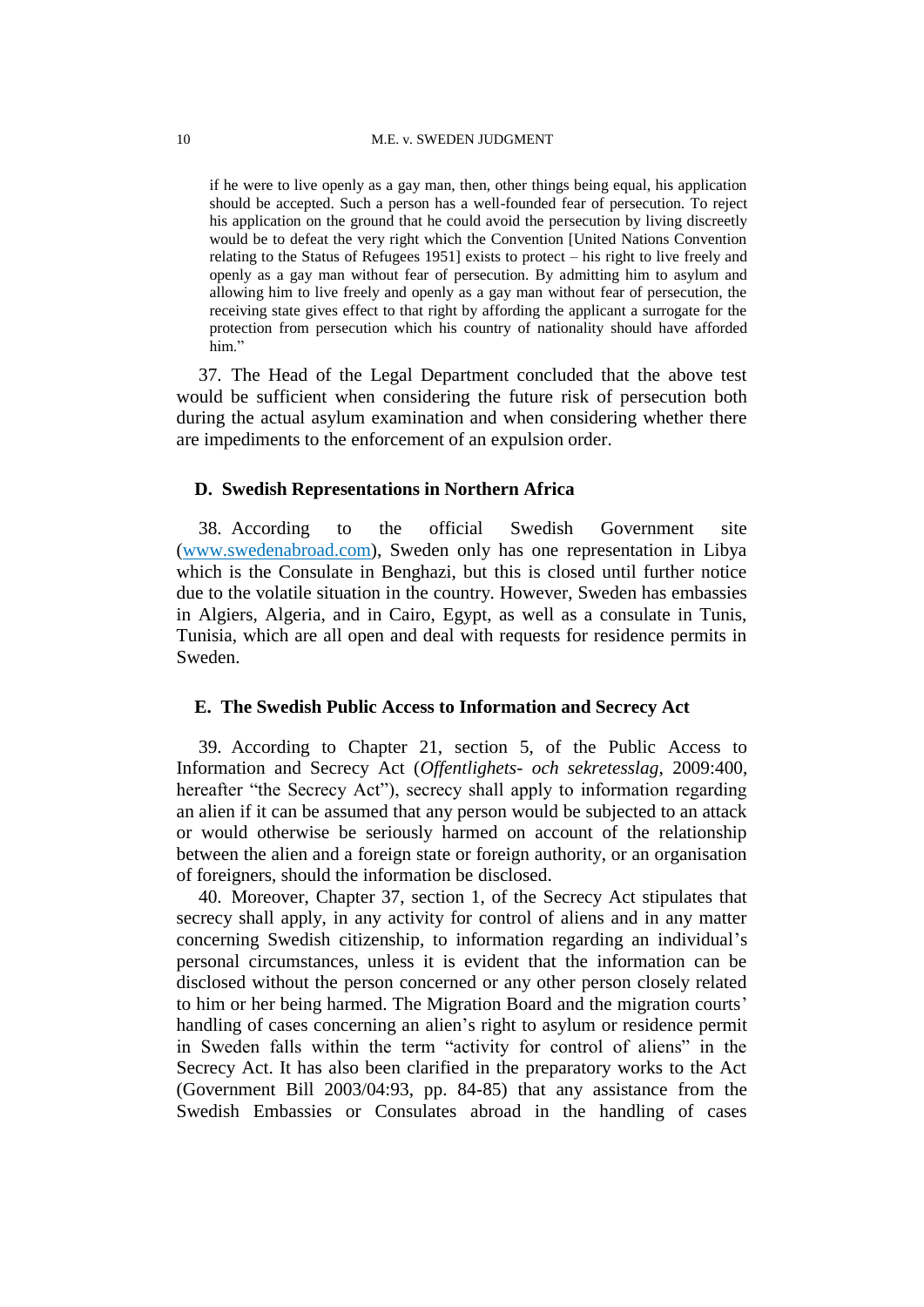concerning aliens' right to asylum or residence permits in Sweden may not put any individual at risk or cause him or her any harm, for example in the form of harassment from a foreign state's authorities.

### III. RELEVANT INFORMATION ON LIBYA

#### **A. General country information**

41. The security situation in Libya remains volatile. In a Presidential Statement, dated 16 December 2013, the United Nations Security Council expressed grave concern at the worsening security situation and political division in Libya, which threatened to undermine the transition to democracy. The Security Council strongly condemned the killing of unarmed protestors in Tripoli on 15 November 2013 and emphasised that all parties had to reject violence against civilians. It further called for urgent progress towards an inclusive national approach to disarmament, demobilisation and reintegration into civilian life or integration into State military or security institutions. The Security Council also supported the efforts of the Libyan State forces to restore public security and counter violence by extremist groups. Moreover, it condemned cases of torture and mistreatment, and deaths by torture, in illegal detention centres in Libya. It emphasised that practices of torture and extrajudicial killing should not be tolerated and expressed its grave concern about the continued arbitrary detention, without access to due process, of thousands of persons held outside the authority of the State and reiterated its calls for their immediate release or transfer to detention centres under State authority. In this regard, the Security Council welcomed the recent transitional justice law promulgated by Libya's General National Congress and encouraged its full implementation. Expressing its concern about all human rights violations and abuses, the Security Council called upon the Libyan authorities to investigate and bring to justice the perpetrators of all such acts, including those committed against children.

42. Libyan nationals need a visa to enter Egypt but this can be obtained upon arrival in the country. Moreover, a visa is not required for Libyan nationals to travel to Algeria or Tunisia, as long as the stay does not exceed three months.

#### **B. The situation in Libya for homosexuals**

43. All sex acts outside marriage are prohibited by the Libyan Penal Code, Articles 407 and 408, and punishable by a term of imprisonment of five years at most. Same-sex marriage or partnership is not legalised in Libya, making all homosexual acts illegal. It appears unclear, however, to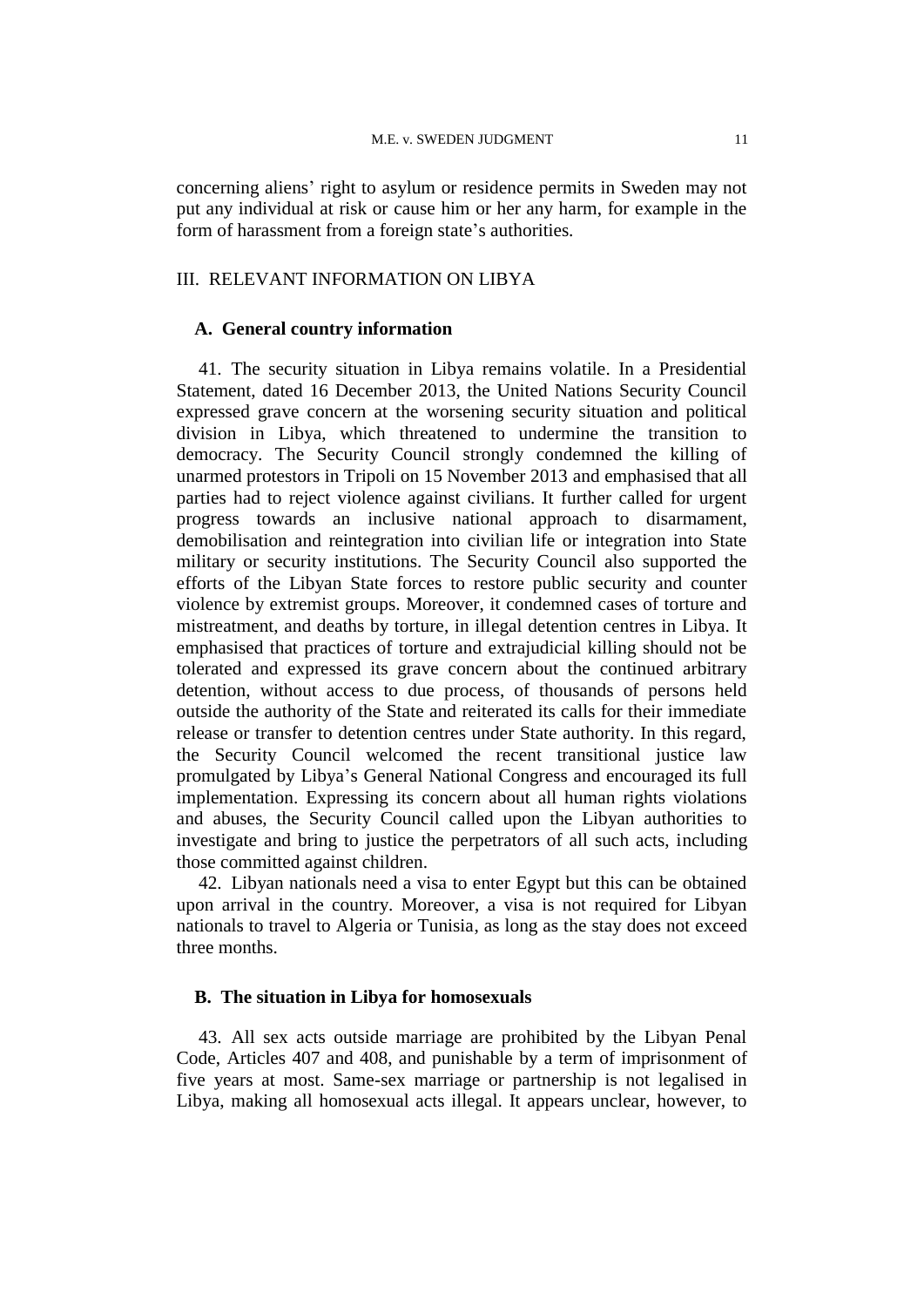what extent homosexual acts are prosecuted and punished as they can be difficult to prove. In an interview by the online newspaper Pink News, "Interview: Gays and the Libyan Revolution, before and after (part 1)", published on 8 February 2012, a Libyan gay activist stated that he had never heard of publicly documented cases of men being charged under the Penal Code. Still, according to several sources (see, among others, the Swedish Migration Board, "Question – Answer: the situation of homo- and bisexual persons in Libya" [*Fråga-svar: homo- och bisexuellas situation i Libyen*], 30 September 2011, with further references, and Asylum Research Consultancy, commissioned by the UNHCR, "Libya Country report, dated 5 July 2013, Chapter 4.9), homosexuality is a taboo subject not only in public spaces but also within the private sphere, seen as an immoral activity against Islam and socially stigmatised.

44. On 13 February 2012, UN Watch ("Libya tells UN Rights Council: 'Gays threaten continuation of human race'") reported that a United Nations delegate from Libya's newly formed government had said during that day's session of the UN Human Rights Council, while discussing violence based on sexual orientation, that "lesbian, gay, bisexual and transgender, or LGBT, topics affect religion and the continuation and reproduction of the human race." It noted that the comment had made human rights activists question whether the new government would be more tolerant than its predecessor, under which homosexuals were subject to floggings and imprisonment.

45. The United Kingdom Border and Immigration Agency, "Country of Origin Information Report on Libya", dated 19 December 2012 (paragraphs 20.12 and 20.13, with further references), noted that during 2012 the Nawasi Brigade, Tripoli's largest and most powerful militia brigade, allegedly arrested, assaulted and beat homosexuals simply for being homosexual. According to the report, one incident took place in November 2012 when the brigade arrested and detained 12 allegedly gay men who were at a private party, releasing them one week later with bruises on their backs and legs and shaved heads. It was also observed that the brigade officially works under the authority of the Ministry of Interior.

#### IV. OTHER RELEVANT INFORMATION

#### **A. United Nations High Commissioner for Refugees (UNHCR)**

46. On 23 October 2012 the UNHCR issued its "Guidelines on International Protection No. 9: Claims to Refugee Status based on Sexual Orientation and/or Gender Identity within the context of Article 1A(2) of the 1951 Convention and/or its 1967 Protocol relating to the Status of Refugees". It starts from the premise that everyone is entitled to live in society as who they are and need not hide that (paragraph 12 of the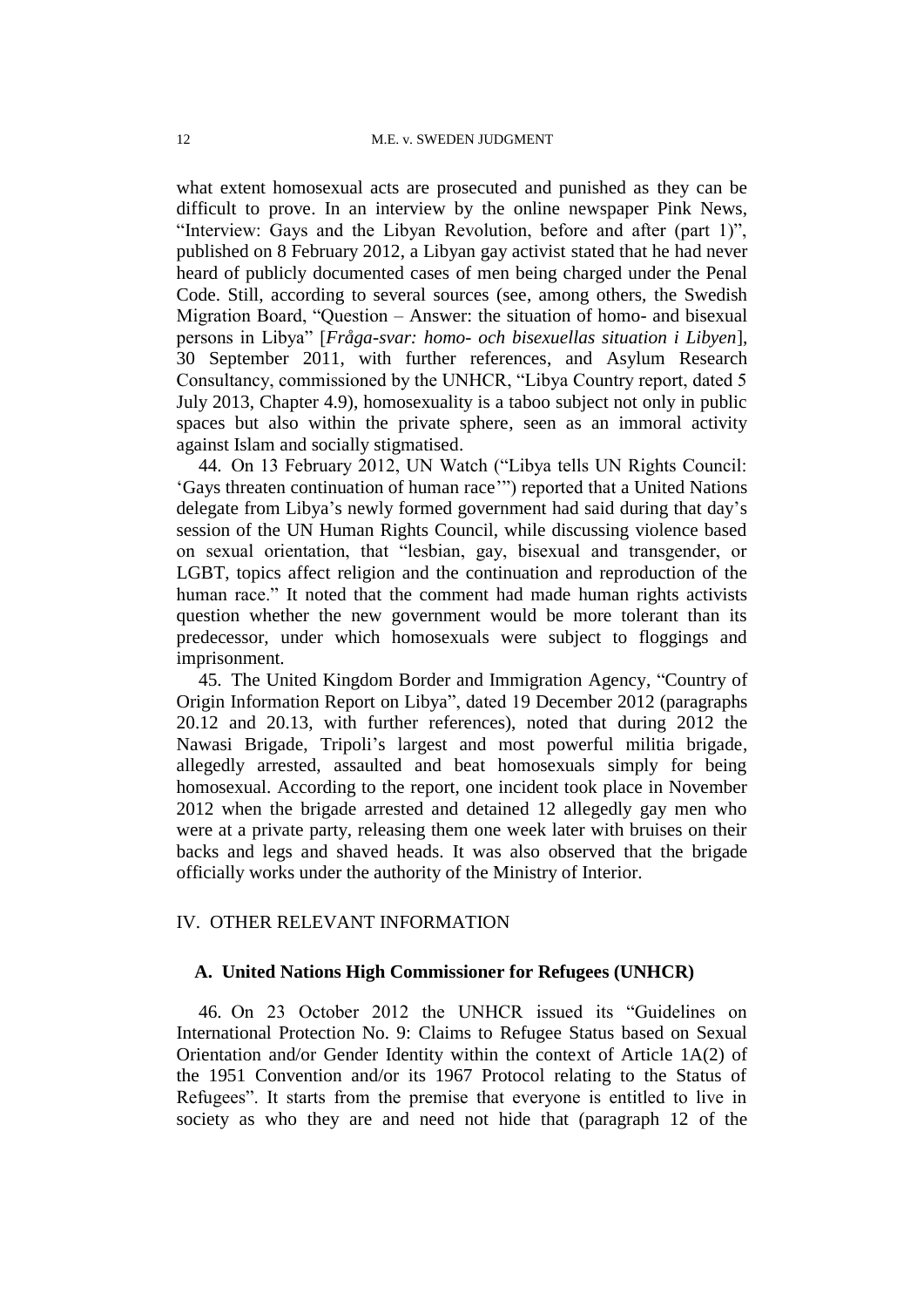Guidelines). Moreover, what amounts to persecution will depend on the circumstances of the case, including the age, gender, opinions, feelings and psychological make-up of the applicant (paragraph 16). Discrimination will amount to persecution where measures of discrimination, individually or cumulatively, lead to consequences of a substantially prejudicial nature for the person concerned. Assessing whether the cumulative effect of such discrimination rises to the level of persecution is to be undertaken by reference to reliable, relevant and up-to-date country of origin information (paragraph 17).

47. The UNHCR further states that it is well established that laws which criminalise consensual same-sex relations are discriminatory and violate international human rights norms (paragraph 26). Even if irregularly, rarely or never enforced, criminal laws prohibiting same-sex relations could lead to an intolerable predicament for an LGBTI (lesbian, gay, bisexual, transgender and intersex) person, rising to the level of persecution. The existence of such laws can be used for blackmail and extortion purposes by the authorities or non-State actors. They can also promote political rhetoric that can expose LGBTI individuals to risks of persecutory harm. These laws can also hinder LGBTI persons from seeking and obtaining State protection (paragraph 27). The UNCHR also notes that where the country of origin information does not establish whether or not, or to what extent, the laws are actually enforced, a pervading and generalised climate of homophobia in the country of origin could be evidence that LGBTI persons are nevertheless being persecuted (paragraph 28).

48. Furthermore, the UNCHR observes that even where consensual same-sex relations are not criminalised by specific provisions, laws of general application, for example, public morality or public order laws (such as loitering) may be selectively applied and enforced against LGBTI individuals in a discriminatory manner, making life intolerable for the claimant, and thus amounting to persecution (paragraph 29).

49. The UNCHR also stresses that the fact that an applicant may be able to avoid persecution by concealing or by being "discreet" about his or her sexual orientation or gender identity, or has done so previously, is not a valid reason to deny refugee status (paragraph 31). Moreover, it underlines that even if applicants may so far have managed to avoid harm through concealment, their circumstances may change over time and secrecy may not be an option for the entirety of their lifetime. The risk of discovery may also not necessarily be confined to their own conduct since there is almost always the possibility of discovery against the person's will, for example, by accident, rumours or growing suspicion (paragraph 32).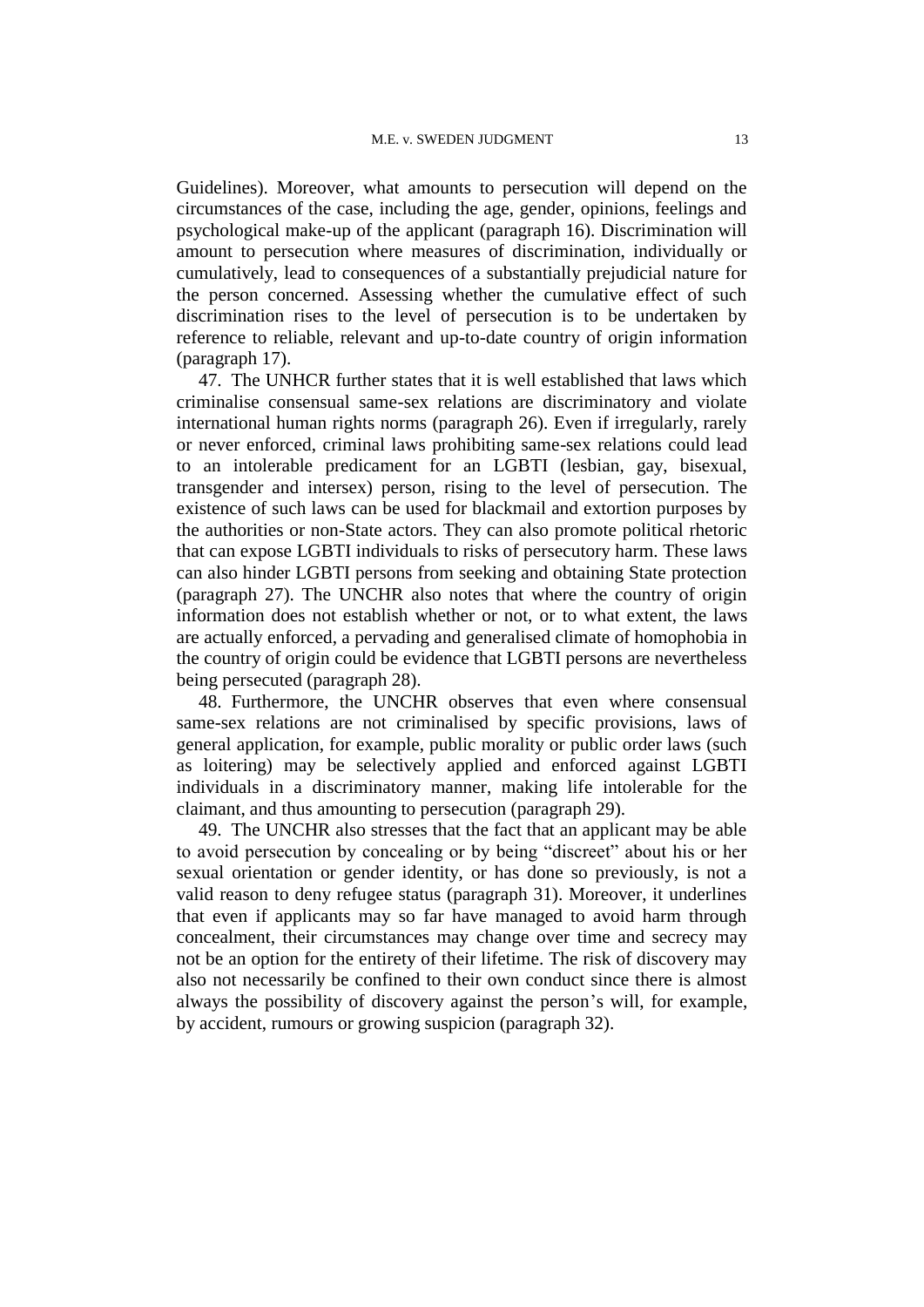#### **B. The Court of Justice of the European Union**

50. In a judgment of 7 November 2013 (joined cases C-199/12, C-200/12 and C-201/12, *Minister voor Immigratie en Asiel v. X, Y and Z*) the Court of Justice of the European Union ruled that:

"1. Article  $10(1)(d)$  of Council Directive 2004/83/EC of 29 April 2004 on minimum standards for the qualification and status of third-country nationals or Stateless persons as refugees or as persons who otherwise need international protection and the content of the protection granted must be interpreted as meaning that the existence of criminal laws, such as those at issue in each of the cases in the main proceedings, which specifically target homosexuals, supports the finding that those persons must be regarded as forming a particular social group.

2. Article 9(1) of Directive 2004/83, read together with Article 9(2)(c) thereof, must be interpreted as meaning that the criminalisation of homosexual acts per se does not constitute an act of persecution. However, a term of imprisonment which sanctions homosexual acts and which is actually applied in the country of origin which adopted such legislation must be regarded as being a punishment which is disproportionate or discriminatory and thus constitutes an act of persecution.

3. Article 10(1)(d) of Directive 2004/83, read together with Article 2(c) thereof, must be interpreted as meaning that only homosexual acts which are criminal in accordance with the national law of the Member States are excluded from its scope. When assessing an application for refugee status, the competent authorities cannot reasonably expect, in order to avoid the risk of persecution, the applicant for asylum to conceal his homosexuality in his country of origin or to exercise reserve in the expression of his sexuality."

### **C. Criminal legislation in Algeria, Egypt and Tunisia**

51. The Algerian Penal Code (Ordinance 66-156 of June 8, 1966) Article 338 states:

"Any person guilty of a homosexual act shall be punished with a term of imprisonment of between 2 months and two years, and with a fine of between 500 to 2,000 Algerian Dinars".

52. The Tunisian Penal Code of 1913 (as modified), Article 230, states in an unofficial translation:

"Sodomy, which is not covered by any of the other previous articles, is punished with imprisonment for three years".

53. In Egypt, sexual relations between consenting adults of the same sex in private are not prohibited as such. However, according to the International Lesbian, Gay, Bisexual, Trans and Intersex Association, "State Sponsored Homophobia, A world survey of laws: Criminalisation, protection and recognition of same-sex love" ( $8<sup>th</sup>$  edition, May 2013), the Law on the Combating of Prostitution, and several articles of the Penal Code, have been applied to imprison gay men in recent years. For instance, the Penal Code, Article 278 states: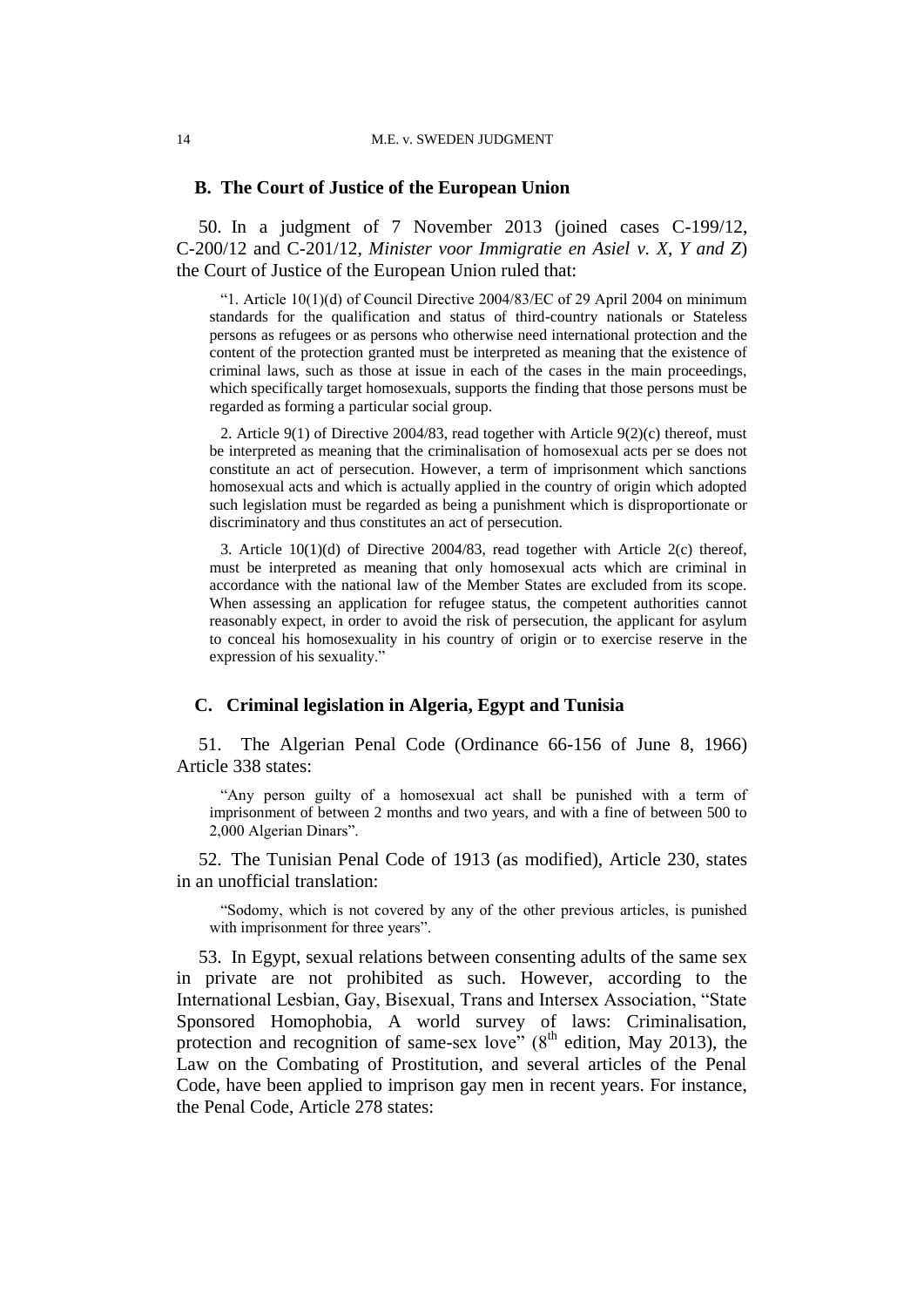"Whoever commits in public a scandalous act against shame shall be punished with detention for a period not exceeding one year or a fine not exceeding three hundred pounds."

Moreover, Law 10/1961 on the Combating of Prostitution, Article 9, states:

"Punishment by imprisonment for a period of not less than three months and not exceeding three years and a fine not less than 25 LE and not exceeding 300 LE [...] or one of these two punishments applies in the following cases:

(a) Whoever lets or offers in whatever fashion a residence or place run for the purpose of debauchery or prostitution, or for the purpose of housing one or more persons, if they are to his knowledge practising debauchery or prostitution.

(b) Whoever owns or manages a furnished residence or furnished rooms or premises open to the public and who facilitates the practice of debauchery or prostitution, either by admitting persons so engaged or by allowing on his premises incitement to debauchery or prostitution.

(c) Whoever habitually engages in debauchery or prostitution. ..."

### THE LAW

#### I. ALLEGED VIOLATION OF ARTICLE 3 OF THE CONVENTION

54. The applicant complained that, if he were forced to return to Libya to apply for family reunion from there, he would face a real risk of being persecuted and ill-treated primarily because he is homosexual but also due to previous problems with the authorities. He relied on Article 3 of the Convention, which reads as follows:

"No one shall be subjected to torture or to inhuman or degrading treatment or punishment."

#### **A. Admissibility**

55. The Court notes that this complaint is not manifestly ill-founded within the meaning of Article 35 § 3 (a) of the Convention. It further notes that it is not inadmissible on any other grounds. It must therefore be declared admissible.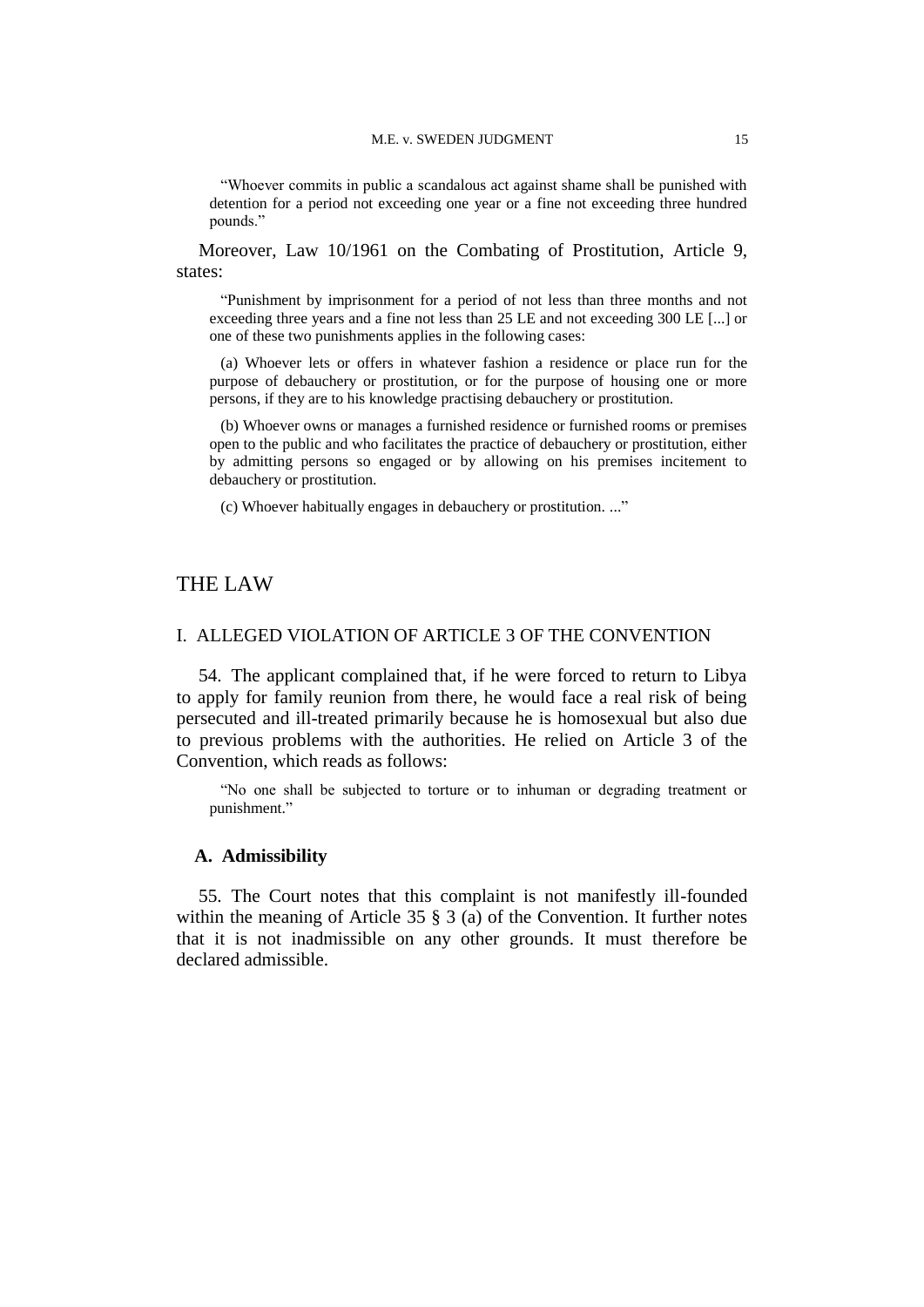### **B. Merits**

#### *1. The parties' submissions*

#### **(a) The applicant**

56. The applicant maintained that the implementation of the Swedish authorities' decision to expel him to Libya would violate Article 3.

57. Primarily, he relied on his homosexuality and claimed that he had friends in Libya, both homosexual and transsexual, and that they had had to be very careful since it was considered to be against Islam and Libyan culture to be homo- or transsexual. They had been persecuted and he had been arrested twice by the morality police. He and his friends had been beaten and robbed by people there. Moreover, he had met N. shortly after arriving in Sweden and they were now married. N. was transsexual and was undergoing treatment to become a woman. The applicant alleged that he had lived openly as homosexual in Sweden and that his sexual orientation and marriage to N. had become known to his family in Libya and that they had threatened to kill him because of that. He further claimed that his sexual orientation would in any event become known in Libya if he were to apply for a Swedish residence permit from there on the basis of his marriage. He did not believe that information would not be leaked from the Swedish Embassy and he would also have to contact Libyan authorities. Since homosexual acts were criminalised in Libya, he would be killed or severely punished.

58. The applicant further maintained that he had been working for the military in Libya and had been arrested by the military authorities for smuggling illegal weapons in his car. He had not known about the weapons but he had been beaten and tortured in order to extract a confession from him. He had then been sent to a hospital from where he had managed to escape. With the help of his uncle and by paying bribes, he had obtained a visa to flee from Libya. Thus, for this reason also he would be at risk of ill-treatment and arrest if returned to Libya.

59. Lastly, the applicant stated that he agreed with the submissions of the third-party interveners and was convinced that he would be persecuted and ill-treated, contrary to Article 3 of the Convention, if forced to return to his home country.

#### **(b) The Government**

60. The Government contended that the applicant's expulsion to Libya, for a limited time, would not be in violation of Article 3 of the Convention.

61. While they did not wish to underestimate the concerns that could legitimately be expressed with respect to the current security and human rights situation in Libya, including for LGBT persons, they considered that the situation was not such that there was a general need to protect all asylum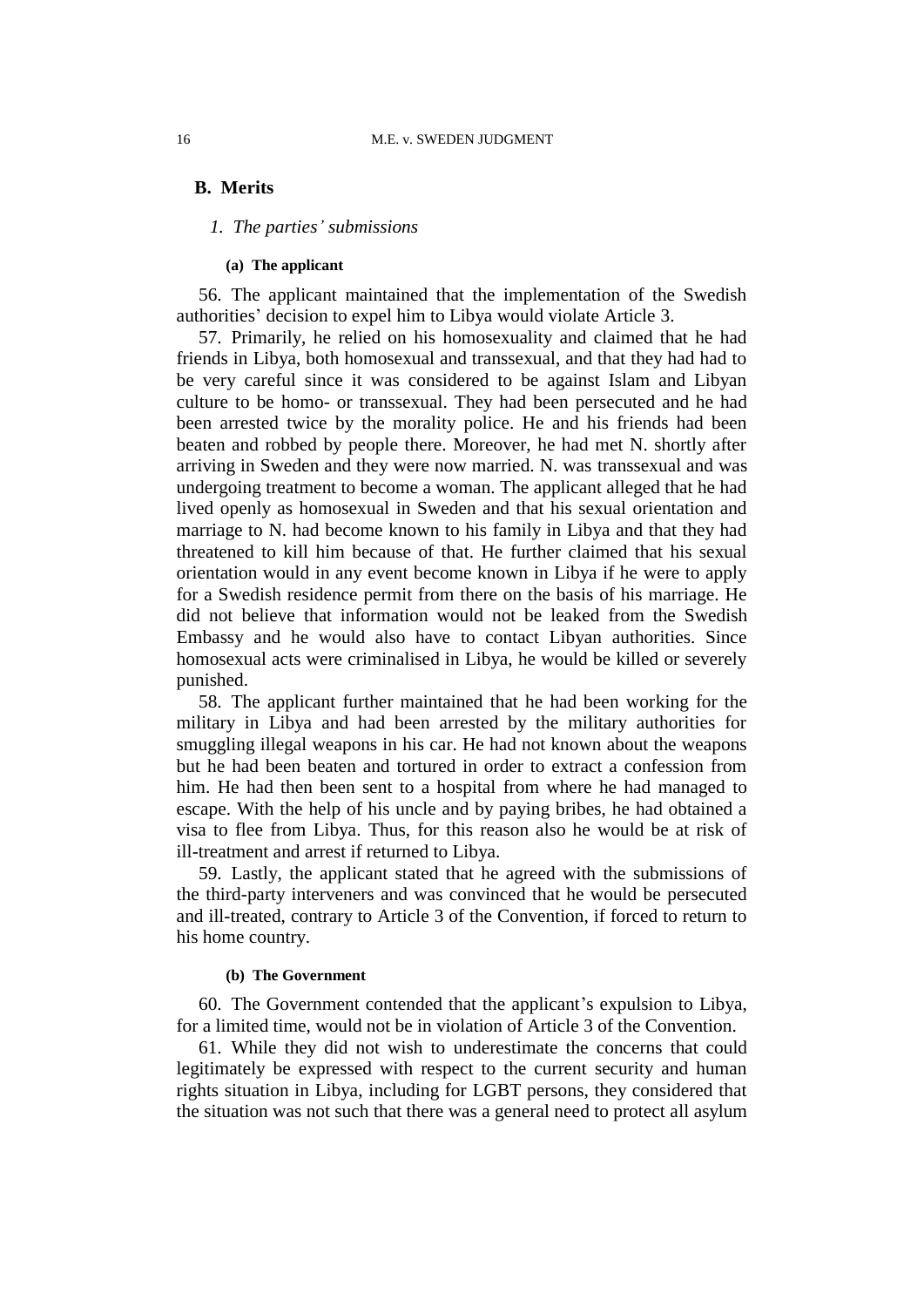seekers from the area. An individual assessment of the applicant's situation had to be made.

62. In the Government's view, effective guarantees existed under the Aliens Act which protected the applicant against arbitrary *refoulement*, directly or indirectly, to his home country and had been applied by the Migration Board and the migration courts as they had made a thorough examination of the applicant's case. The Government noted that the Migration Board had held several interviews with the applicant and the Migration Court had held an oral hearing. Moreover, the applicant had been represented by public counsel throughout the proceedings. Therefore, significant weight had to be given to the findings of the Swedish migration authorities, which were specialised bodies with particular expertise in this domain.

63. As concerned the applicant specifically, the Government observed that he had altered, as well as escalated, his asylum account during the domestic proceedings. They entirely concurred with the reasoning of the Migration Board and Migration Court as concerned the applicant's claims about involvement in illegal weapons transport and found these claims to be unsubstantiated.

64. Turning to the applicant's sexual orientation, the Government noted that he had only told the Migration Board that he was homosexual in February 2011 and he had then escalated and altered his account on this point both before the Swedish authorities and before the Court. Here, they stressed that his claims before the Court that he had had homosexual and transsexual friends already in Libya and that they had been beaten and arrested by the morality police, was completely new information that he had never mentioned during the national proceedings and which, consequently, had never been examined in Sweden. On the contrary, he had submitted to the Swedish authorities that it was not known in Libya that he was homosexual, that he had not had any homosexual relationships in his home country and that he had been attracted to women before meeting N. Having regard also to the fact that the applicant had lied about his passport and how and when he had travelled to Sweden, the Government contended that there were strong reasons to question his credibility, including the veracity of his late submissions.

65. The Government further stated that, although the Swedish Consulate in Benghazi was currently closed, the applicant could apply for a residence permit from the Swedish Embassy in either Cairo or Algiers. Moreover, if he made his application through the online application system offered by the Migration Board, all documents would be handled electronically and he would only have to go to a Swedish embassy for the interview. By making the application online, the applicant would also shorten the waiting time from 7 to 9 months to approximately 4 months. It was the Swedish Embassy that checked the documents, made a report and took photographs and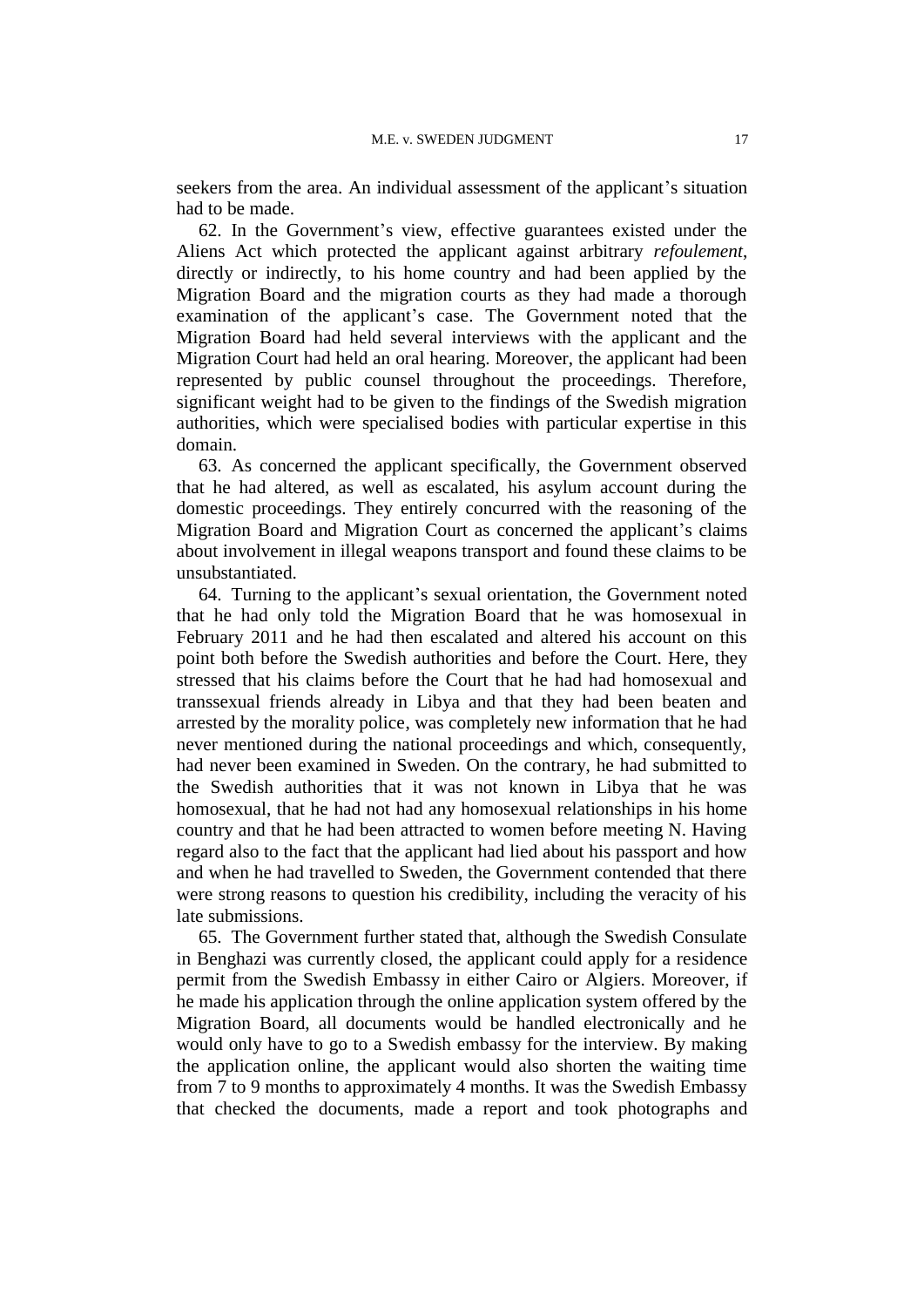fingerprints before the details were sent to the Migration Board for further processing and decision-making. Here, the Government underlined that Swedish embassy and consulate staff were bound by the provisions of the Secrecy Act and thus obliged not to disclose publicly any information about the applicant's sexual orientation. Thus, while acknowledging the worrying human rights situation for homosexuals in Libya and neighbouring Arab countries, as well as the stigmatisation surrounding issues relating to same-sex relations, they argued that there was nothing to suggest that information about the applicant's sexual orientation or his marriage would be spread publicly during the short time that he might spend in Libya or a neighbouring country.

66. In this respect, the Government pointed out that the preparatory works to the Aliens Act (Government Bill 2005/06:6, pp. 26-27) emphasised that it must never be required of an applicant that he or she waive a fundamental characteristic such as sexual orientation on return to his or her country of origin. They also referred to the Legal Position by the Head of the Legal Department of the Migration Board relating to protection on the basis of sexual orientation (see above paragraphs 36-37). They again stressed that an assessment had been made in the applicant's case of the risk of persecution or whether there were any other grounds that made it unreasonable for the applicant to return to Libya and await a decision regarding a residence permit there, and that it had been concluded that there was no real and personal risk to the applicant.

67. In view of the above, the Government maintained that there would be no violation of Article 3 of the Convention if the applicant were expelled to his home country to apply for a residence permit on the basis of his marriage to N. from there.

#### **(c) The third-party interveners**

68. Amnesty International submitted a third-party intervention which focused on the right to family life for same-sex couples under Article 8 of the Convention and the right not to be discriminated against because of their sexual orientation. In this respect, Amnesty International stressed that achieving substantive equality might require that the State treat differently situated individuals differently in order to guarantee equality of result. Thus, it would be unreasonable to demand that a homosexual applicant travel to, and remain for months in, a country where same-sex sexual conduct was vilified or even illegal, since this would mean that the applicant would have to hide a core aspect of his or her identity, and run a significant risk if the same-sex marriage became generally known. In these situations, affirmative action of the State parties might be required. Ultimately, Amnesty International contended that coercing any individual to renounce their identity – including fundamental components thereof – constituted in and of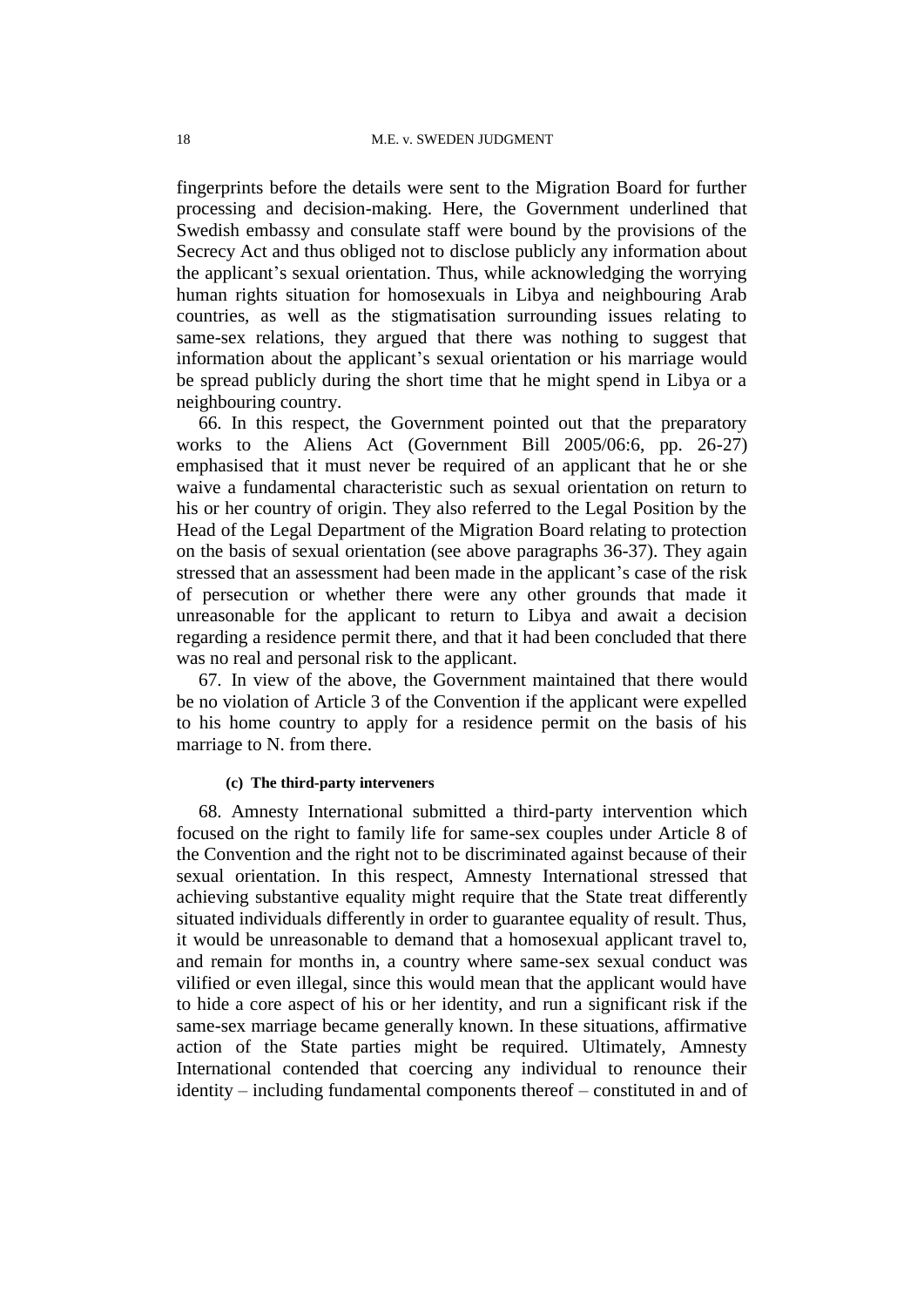itself a gross violation of human rights, including under Articles 3, 8, 10, 11, 12, 13 and 14 of the Convention.

69. The European Region of the International Lesbian, Gay, Bisexual, Trans and Intersex Association (ILGA-Europe), the International Federation for Human Rights (FIDH) and the International Commission of Jurists (ICJ) made a joint third-party submission. They noted that there now existed in the majority of Council of Europe Member States social, cultural and legal recognition of the right of gay and lesbian individuals to "live freely and openly". In this respect, they referred, *inter alia,* to the case of *Alekseyev v. Russia* (nos. 4916/07, 25924/08 and 14599/09, § 84, 21 October 2010) as well as to the UNHCR 2012 Guidelines on International Protection No. 9 (see above paragraphs 45-48) and the United Kingdom Supreme Court judgment in *HJ [Iran] and HT [Cameroon]* from 2010 (see above paragraph 36). With reference to the test set out in the *HJ [Iran]* judgment, they noted that the Italian Supreme Court had gone even further by finding that the sanction of criminal law against homosexual acts provided by Article 319 of the criminal code of Senegal was in itself a general condition of deprivation of the fundamental right to live an emotional and sexual life without restrictions. As a consequence, the criminalisation of homosexual acts by this provision was considered to be in itself a form of persecution (*Ordinanza n. 15981 del 2012*, Corte Suprema di Cassazione, 20 September 2012).

70. ILGA-Europe, FIDH and ICJ thus argued that homosexual applicants for asylum had the right to be open in their country of origin about their sexual orientation and marital status and could not be expected to remain silent or discreet about these important aspects of their lives. Moreover, even when the exposure to the risk of persecution and ill-treatment was expected to be temporary, the period of expulsion was immaterial because the Article 3 right to be protected against such treatment was absolute. Lastly, in their view, even if an applicant was voluntarily discreet for *only* family or societal reasons, then the fact that he or she was required to present publicly elements of a heterosexual narrative to evade harm was in itself an Article 3 violation as it debased the human being and constituted degrading treatment.

#### *2. The Court's assessment*

#### **(a) General principles**

71. The Contracting States have the right as a matter of international law and subject to their treaty obligations, including the Convention, to control the entry, residence and expulsion of aliens (see, *inter alia, Vilvarajah and Others v. the United Kingdom*, 30 October 1991, § 102 Series A no. 215, p. 34). However, expulsion by a Contracting State may give rise to an issue under Article 3, and hence engage the responsibility of that State under the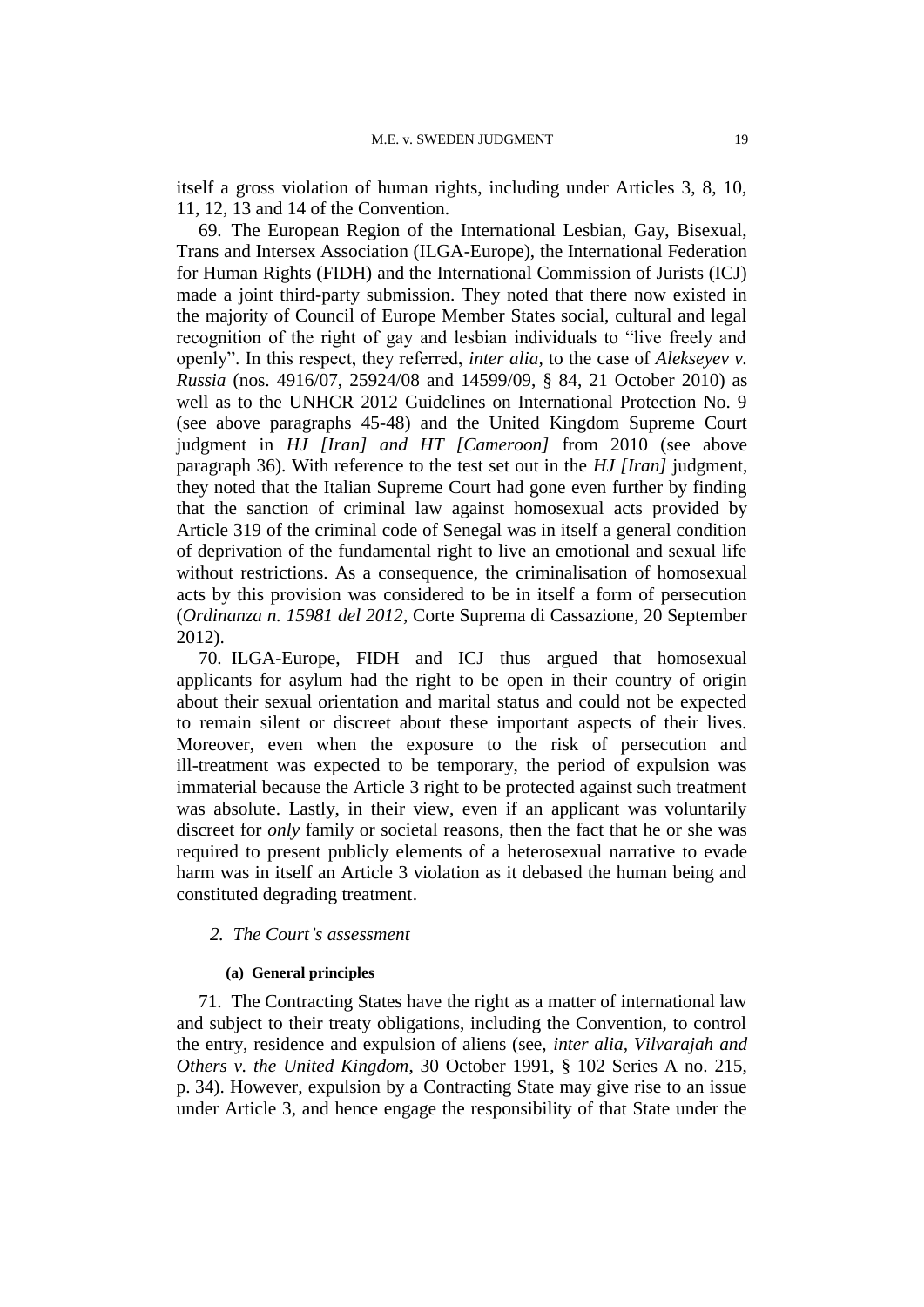Convention, where substantial grounds have been shown for believing that the person concerned, if deported, faces a real risk of being subjected to treatment contrary to Article 3. In such a case, Article 3 of the Convention implies an obligation not to deport the person in question to that country (see *Saadi v. Italy* [GC], no. 37201/06, § 125, ECHR 2008).

72. The assessment of whether there are substantial grounds for believing that the applicant faces such a real risk inevitably requires that the Court assess the conditions in the receiving country against the standards of Article 3 of the Convention (see *Mamatkulov and Askarov v. Turkey* [GC], nos. 46827/99 and 46951/99, § 67, ECHR 2005-I). These standards imply that the ill-treatment the applicant alleges he will face if returned must attain a minimum level of severity if it is to fall within the scope of Article 3. The assessment of this is relative, depending on all the circumstances of the case (see *Hilal v. the United Kingdom*, no. 45276/99, § 60, ECHR 2001-II).

73. The Court acknowledges that, owing to the special situation in which asylum seekers often find themselves, it is frequently necessary to give them the benefit of the doubt when it comes to assessing the credibility of their statements and the documents submitted in support thereof. However, when information is presented which gives strong reasons to question the veracity of an asylum seeker's submissions, the individual must provide a satisfactory explanation for the alleged discrepancies (see, *inter alia*, *N. v. Sweden*, no. 23505/09, § 53, 20 July 2010 and *Collins and Akaziebie v. Sweden* (dec.), no. 23944/05, 8 March 2007). In principle, the applicant has to adduce evidence capable of proving that there are substantial grounds for believing that, if the measure complained of were to be implemented, he would be exposed to a real risk of being subjected to treatment contrary to Article 3 of the Convention. Where such evidence is adduced, it is for the Government to dispel any doubts about it (see *NA. v. the United Kingdom*, no. 25904/07, § 111, 17 July 2008).

74. As regards the general situation in a particular country, the Court has held on several occasions that it can attach a certain importance to information contained in recent reports from independent international human rights protection associations or governmental sources. At the same time, the mere possibility of ill-treatment on account of an unsettled situation in the receiving country does not in itself give rise to a breach of Article 3. Where the sources available to the Court describe a general situation, an applicant's specific allegations in a particular case require corroboration by other evidence (see, for example, *Saadi*, cited above, § 131, with further references).

75. Thus, in order to determine whether there is a risk of ill-treatment, the Court must examine the foreseeable consequences of the removal of the applicant to Libya, bearing in mind the general situation there and his personal circumstances (see *Vilvarajah and Others*, cited above*,* § 108).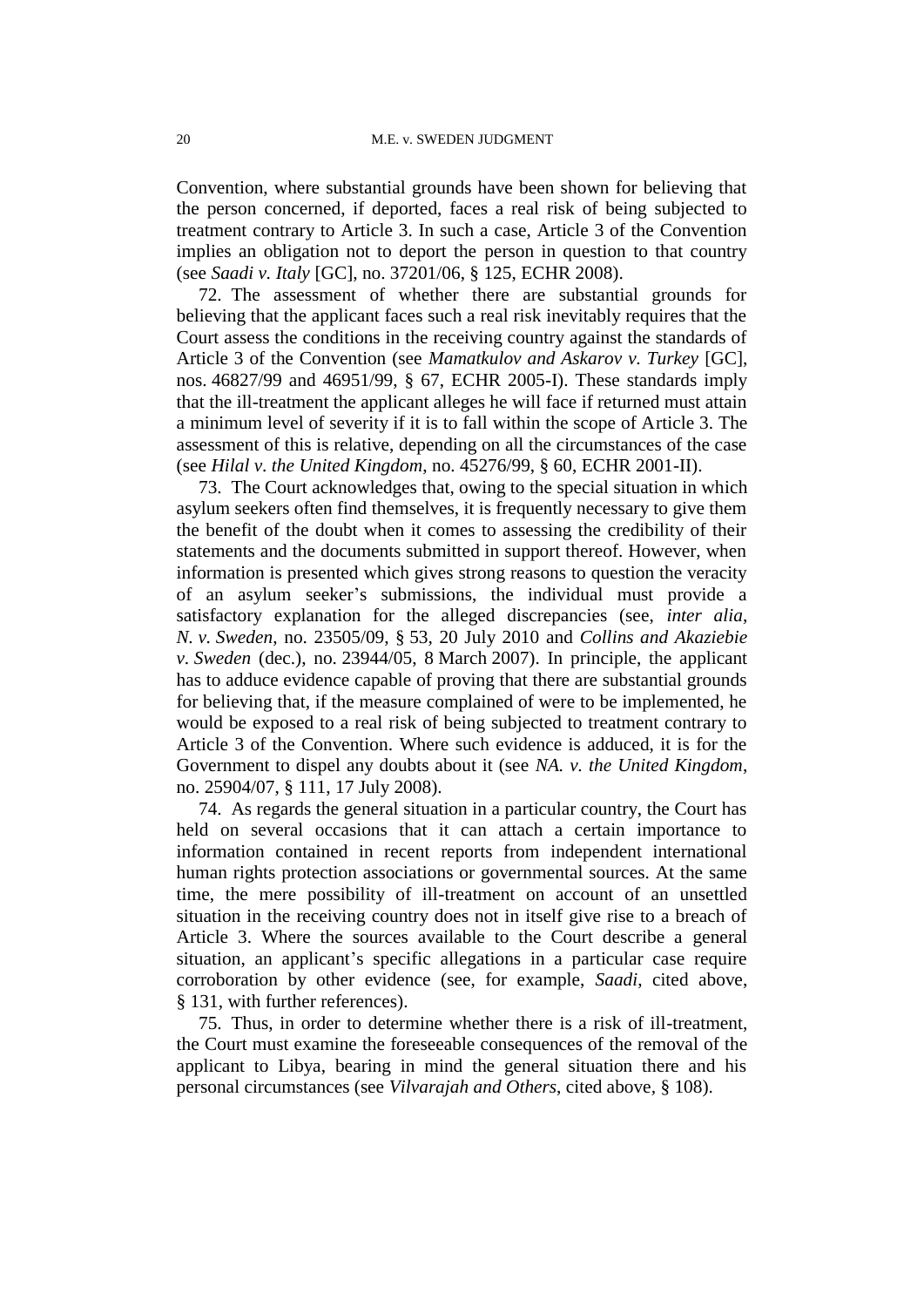#### **(b) The applicant's case**

76. From the outset, the Court stresses that what is at issue in the present case is not a final decision by the Swedish authorities to grant or to refuse the applicant a residence permit based on family ties. No decision thereon has yet been taken.

77. The matter to be considered by the Court is whether it would be in breach of Article 3 of the Convention if the Swedish authorities were to implement the order to return the applicant to Libya to apply for family reunion from there.

78. The Court first acknowledges that it is often difficult to establish, precisely, the pertinent facts in cases such as the present one and it accepts that, as a general principle, the national authorities are best placed to assess the credibility of the applicant if they have had an opportunity to see, hear and assess the demeanour of the individual concerned (see, *R.C. v. Sweden*, no. 41827/07, § 52, 9 March 2010). In this respect, the Court observes that the applicant's case was examined on the merits by the Migration Board, which held two in-depth interviews with the applicant, and by the Migration Court, which held an oral hearing. Moreover, the Migration Court of Appeal considered his appeal but found no grounds on which to grant leave to appeal. Furthermore, the applicant then requested the Migration Board to reconsider his case on the basis of new information but this request was rejected by the Board. The Court notes that the applicant was represented throughout the proceedings by legal counsel who filed a number of submissions on his behalf.

79. The Court will first consider the applicant's claim that he risks being arrested and ill-treated because he was involved in illegal weapons transport in Libya before leaving the country.

80. In this respect, the Court observes that the Government have questioned the applicant's credibility, as did the national authorities in Sweden, which found that he had given them contradictory and deliberately false information. Thus, he had given several accounts of how and when he had travelled to Sweden and the whereabouts of his passport. Moreover, the Court notes that in November 2011 the applicant stated that following the fall of Gadhafi, the threat against him in Libya had decreased. However, during the oral hearing before the Migration Court, he claimed that there was a threat against him in Libya because he had worked in the military during the Gadhafi regime. In his submissions to the Court, the applicant has reverted to his original claim that there is still a threat against him due to the weapons transport but he has not elaborated further. Here, the Court also notes that, during the domestic proceedings, the applicant had said that he had transported weapons for the clans for more than a year, whereas before the Court, he has claimed that he had not known about the weapons in the car when he was stopped.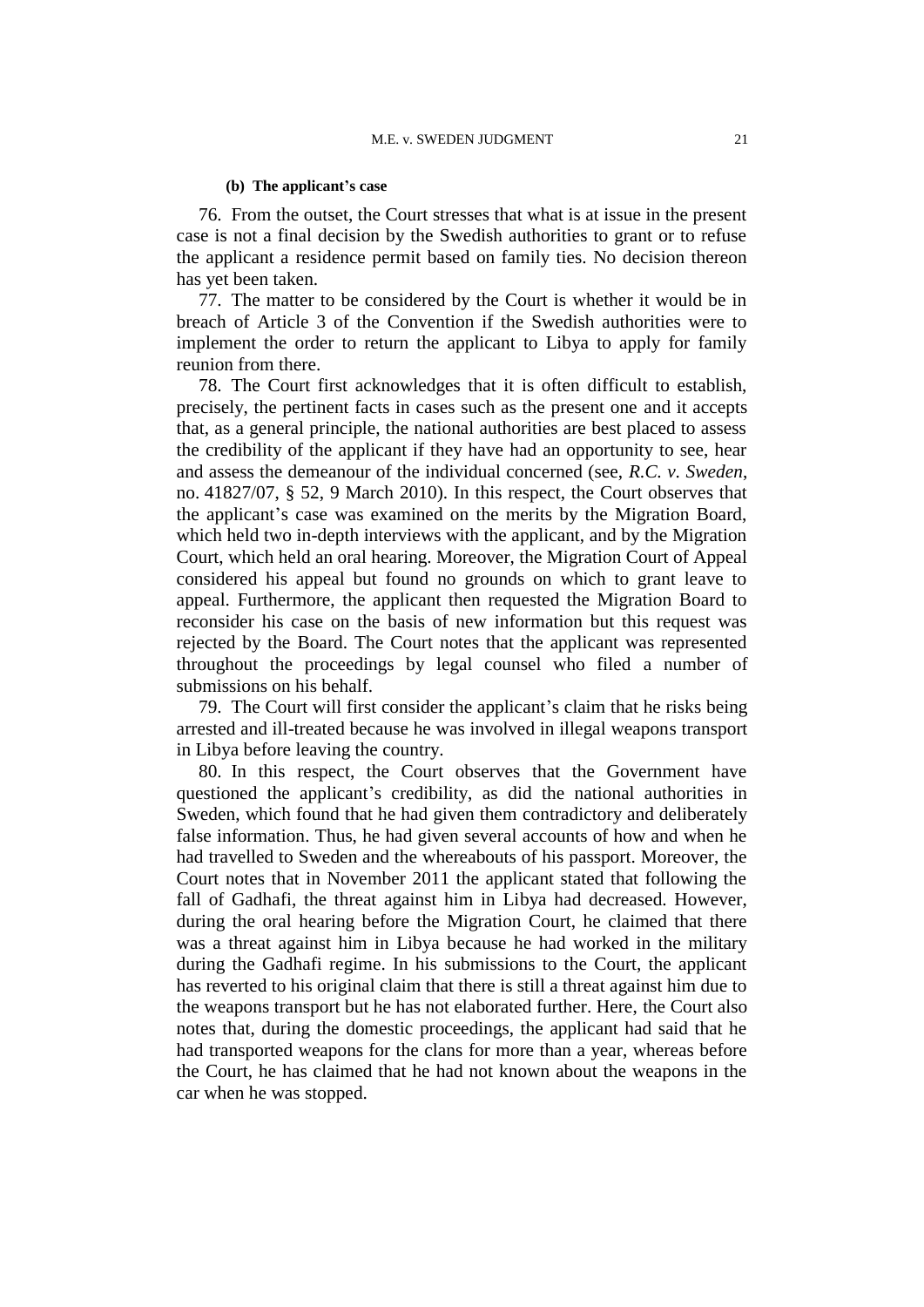81. In view of the above and of the thorough examination of the applicant's claims in this regard by the domestic authorities, the Court cannot but join them and the Government in finding that the applicant lacks credibility and, consequently, that he has failed to substantiate that he would face a real and personal risk of arrest or ill-treatment upon return to Libya on the basis of his alleged involvement in illegal weapons transport before leaving the country. In reaching this conclusion, the Court has also had regard to the change in power in Libya since the applicant left the country.

82. Next, the Court will consider the applicant's claim that he would face a real and personal risk of being persecuted and ill-treated if returned to Libya, even for a short period of time, due to his sexual orientation and the fact that he is married to N.

83. The Court first notes that neither the migration courts nor the Government have questioned that the applicant is homosexual and that his marriage to N. is serious. It will thus proceed on this basis.

84. With reference to paragraph 80 above, the Court reiterates that the national authorities found that the applicant lacked credibility since he altered and escalated his story during the proceedings. The Government have also highlighted the changes that the applicant has made to his account during the domestic proceedings as well as before the Court. In the Court's view, the applicant has not given a satisfactory explanation of why he has changed and added to his story over time. In particular, it seems strange that in his first submission to the Court, in December 2012, the applicant claimed that he had already lived as a homosexual in Libya before going to Sweden and had suffered beatings and two arrests by the morality police. He has never brought these claims before the Swedish authorities even though he requested the Migration Board to reconsider his case in October 2012, only a few months before raising them before the Court. On the contrary, during the in-depth interview with the Migration Board on 20 August 2010, the applicant had stated that he had lived well in Libya until his arrest and that he had planned to marry a woman in Libya in May 2010 (see above paragraph 13). Consequently, noting his changing submissions to the national authorities about his sexual orientation and who knew about it, the Court considers that the applicant has not given a coherent and credible account on which to base its examination of his claims.

85. The Court should also examine if the Migration Board and the Migration Court expressly applied the recommended test set out in the Legal Position by the Head of the Legal Department of the Migration Board since it had been issued in January 2011, before the Migration Board's decision of 16 December 2011 and the Migration Court's judgment of 13 September 2012. In relation to the Migration Board, the Court notes that it did not apply the test since it did not find it substantiated that the applicant was actually homosexual and involved with N. Thus, there was no need to carry out the test at all. In so far as concerns the Migration Court, the Court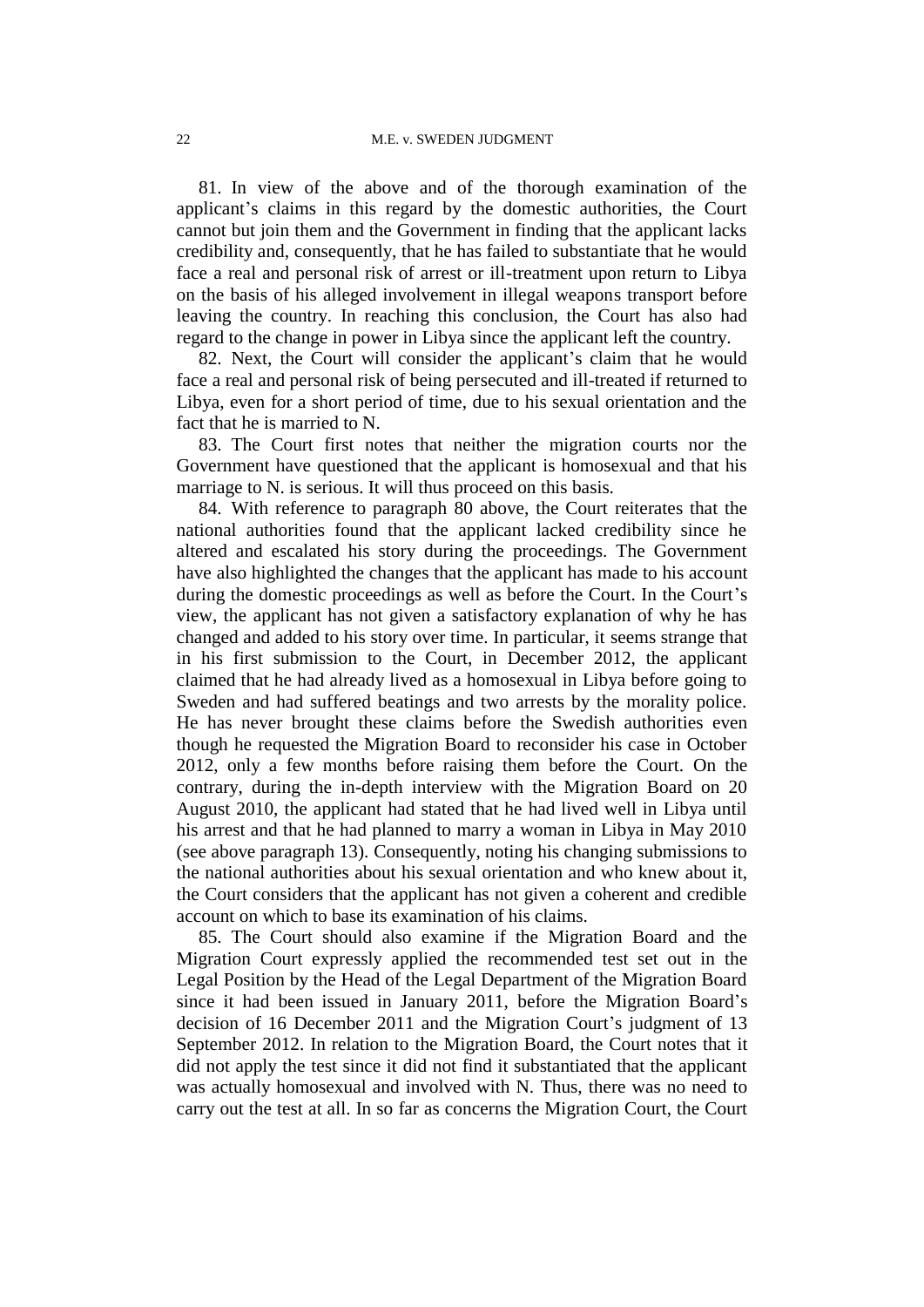observes that it did not question the applicant's sexual orientation but found that he had not substantiated that there was a threat against him in Libya. Consequently, it did not proceed to consider the remaining criteria.

86. In any event, the Court observes that the applicant has stated that he introduced N. to his family when they spoke over internet with a camera and that N. presented himself as a woman. The applicant's family is thus aware of his relationship and marriage to N. but believes N. to be a woman since the applicant has chosen to present the relationship in this manner. In the Court's opinion, this indicates that the applicant has made an active choice to live discreetly and not reveal his sexual orientation to his family in Libya – not because of fear of persecution but rather due to private considerations (compare criteria 6 of the test set out in the Legal Position, above paragraph 36).

87. Moreover, having regard to the country information on Libya, the Court notes that, since the overthrow of Gadhafi in 2011, the situation in Libya has been, and continues to be, insecure and unclear as to the direction the country is taking. Consequently, there is also only little and varying information about the situation for homosexuals in Libya, making it difficult for the Court to make an evaluation of this matter. Although it is clear that homosexual acts are punishable by imprisonment under Articles 407 and 408 of the Libyan Penal Code, the applicant has not presented, and the Court has not found, any information or public record of anyone actually having been prosecuted or convicted under these provisions for homosexual acts since the end of Gadhafi's regime in 2011. Thus, while having regard to the fact that homosexuality is a taboo subject and seen as an immoral activity against Islam in Libya, the Court does not have sufficient foundation to conclude that the Libyan authorities actively persecute homosexuals.

88. Furthermore, the Court notes that the applicant has a passport and thus would not have to contact Libyan authorities for this purpose. Moreover, it stresses that the present case does not concern a permanent expulsion of the applicant to his home country but only a temporary return while the Migration Board considers his application for family reunion. According to the Swedish Government, the applicant can request priority treatment of his application for family reunion and he can also submit his application through the Migration Board's online system which would speed up the process and reduce the waiting time to approximately four months. In the Court's view, this must be considered a reasonably short period of time and, even if the applicant would have to be discreet about his private life during this time, it would not require him to conceal or supress an important part of his identity permanently or for any longer period of time. Thus, it cannot by itself be sufficient to reach the threshold of Article 3 of the Convention.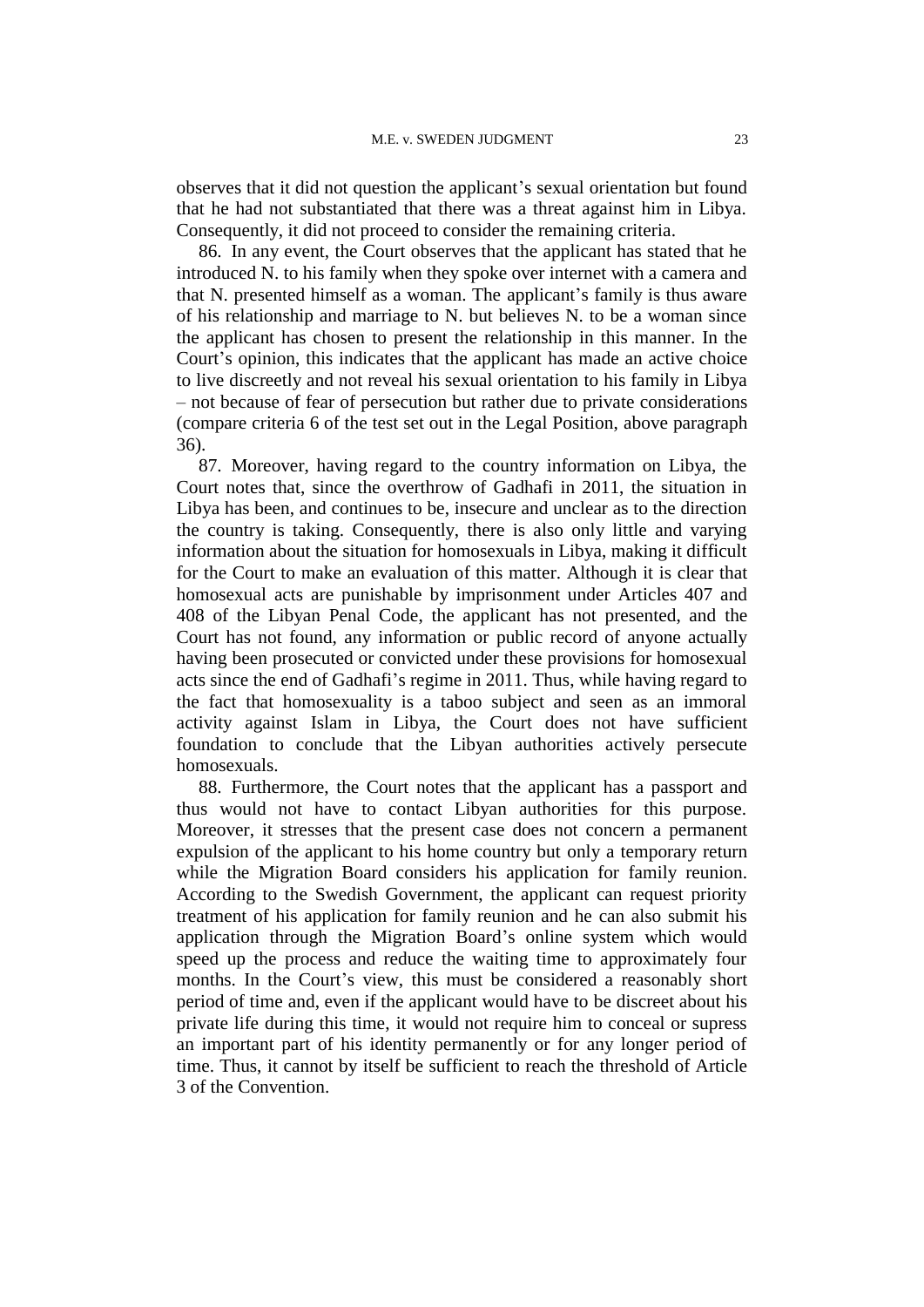89. While the Court notes that there is currently no Swedish representation in Libya, it reiterates that the applicant can complete his application for family reunion online. He would thus only have to travel to a Swedish embassy in a neighbouring country for the actual interview which could be done in a few days. In such a short time-frame, the Court finds no reason to believe that the applicant's sexual orientation would be exposed so as to put him at risk of treatment contrary to Article 3 of the Convention in Algeria, Tunisia or Egypt.

90. Having regard to all of the above, the Court concludes that substantial grounds for believing that the applicant would be exposed to a real risk of being subjected to treatment contrary to Article 3 of the Convention if he had to return to Libya to apply for family reunion from there, have not been shown in the present case. Accordingly, the implementation of the expulsion order against the applicant would not give rise to a violation of Article 3 of the Convention.

### II. ALLEGED VIOLATION OF ARTICLE 8 OF THE CONVENTION

91. The applicant also complained that if he were expelled to Libya to apply for family reunion from there, it would amount to a violation of his right to family life since he would be separated from N. in Sweden. He relied on Article 8 of the Convention which, in relevant parts, reads:

"1. Everyone has the right to respect for his private and family life, ....

2. There shall be no interference by a public authority with the exercise of this right except such as is in accordance with the law and is necessary in a democratic society in the interests of national security, public safety or the economic well-being of the country, for the prevention of disorder or crime, for the protection of health or morals, or for the protection of the rights and freedoms of others."

92. The Government contested that argument.

93. The Court stresses that Article 8 does not entail a general obligation for a State to respect immigrants' choice of the country of their residence and to authorise family reunion in its territory. Nevertheless, in a case which concerns family life as well as immigration, the extent of a State's obligations to admit to its territory relatives of persons residing there will vary according to the particular circumstances of the persons involved and the general interest (see *Gül v. Switzerland*, judgment of 19 February 1996, *Reports* 1996-I, pp. 174-75, § 38, and *Rodrigues da Silva and Hoogkamer v. the Netherlands*, no. 50435/99, § 39, ECHR 2006-I). Factors to be taken into account in this context are the extent to which family life is effectively ruptured, the extent of the ties in the Contracting State, whether there are insurmountable obstacles in the way of the family living in the country of one or more of them and whether there are factors of immigration control (for example, a history of breaches of immigration law) or considerations of public order weighing in favour of exclusion (see, among others, *Rodrigues*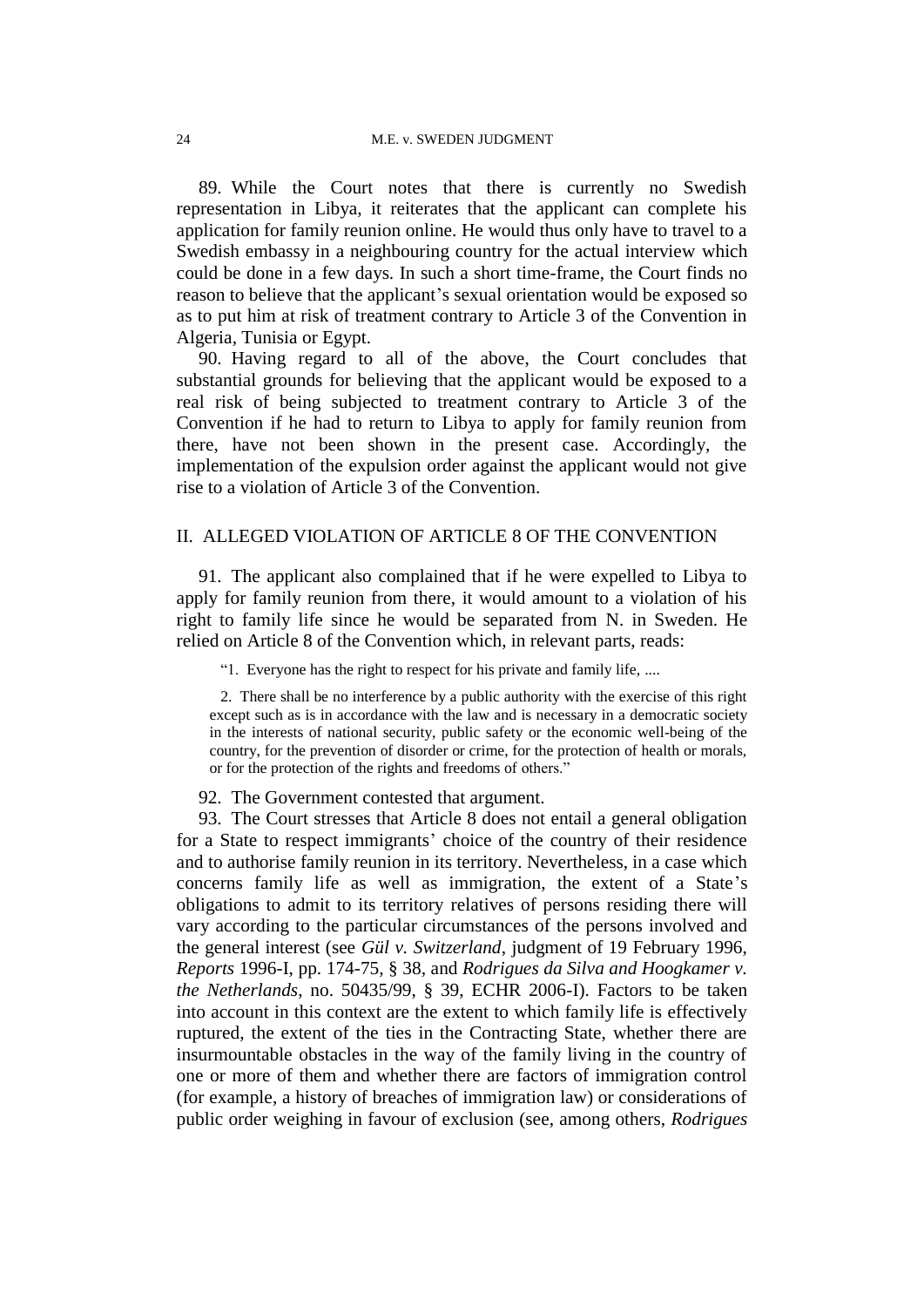*da Silva and Hoogkamer*, cited above, ibid., and *Solomon v. the Netherlands* (dec.), no. 44328/98, 5 September 2000).

94. Turning to the present case, the Court reiterates that what is at issue is not a final decision by the Swedish authorities to grant or to refuse the applicant a residence permit based on family ties. No decision thereon has yet been taken. What the Court has to consider is whether it would violate Article 8 of the Convention if the Swedish authorities implemented the order that the applicant return to Libya to apply for family reunion from there.

95. In this respect, the Court considers that the applicant's relationship with N. amounts to family life within the meaning of Article 8 § 1 of the Convention, noting that they have lived together since December 2010 and were married in September 2011. It further finds that the impugned decision to remove the applicant from Sweden interfered with his and N.'s right to respect for their family life.

96. As to the further question of whether the interference was justified under Article 8 § 2, the Court is satisfied that the decision to expel the applicant was in accordance with Swedish law and pursued a legitimate aim, notably the economic well-being of the country and the effective implementation of immigration control. It remains for the Court to examine whether the expulsion order was necessary in a democratic society within the meaning of Article 8 § 2 of the Convention.

97. In this assessment, the Court observes that an important consideration is whether family life was created at a time when the persons involved were aware that the immigration status of one of them was such that the persistence of that family life within the host State would from the outset be precarious. Where this is the case, the removal of the non-national family member would be incompatible with Article 8 only in exceptional cases (see *Nunez v. Norway*, no. 55597/09, § 70, 28 June 2011).

98. On this issue, the Court notes that the applicant has at no time been granted lawful residence in Sweden. Moreover, he and N. met and formed their relationship while the applicant's application for asylum was pending and thus they knew that the applicant might not be granted leave to remain in Sweden and, consequently, that the future of their family life in Sweden was uncertain.

99. Moreover, as the Court has concluded above (see above paragraph 90), it has not been substantiated that the applicant would be at risk of treatment contrary to Article 3 if he had to return temporarily to Libya to submit his application for family reunion from there.

100. Thus, at this stage, the Court finds that there is nothing to suggest that the separation of the applicant and N., two adults, would be other than temporary or that the process of examining the application for family reunion would be unduly lengthy. Furthermore, the applicant has the possibility to submit his application electronically and request priority,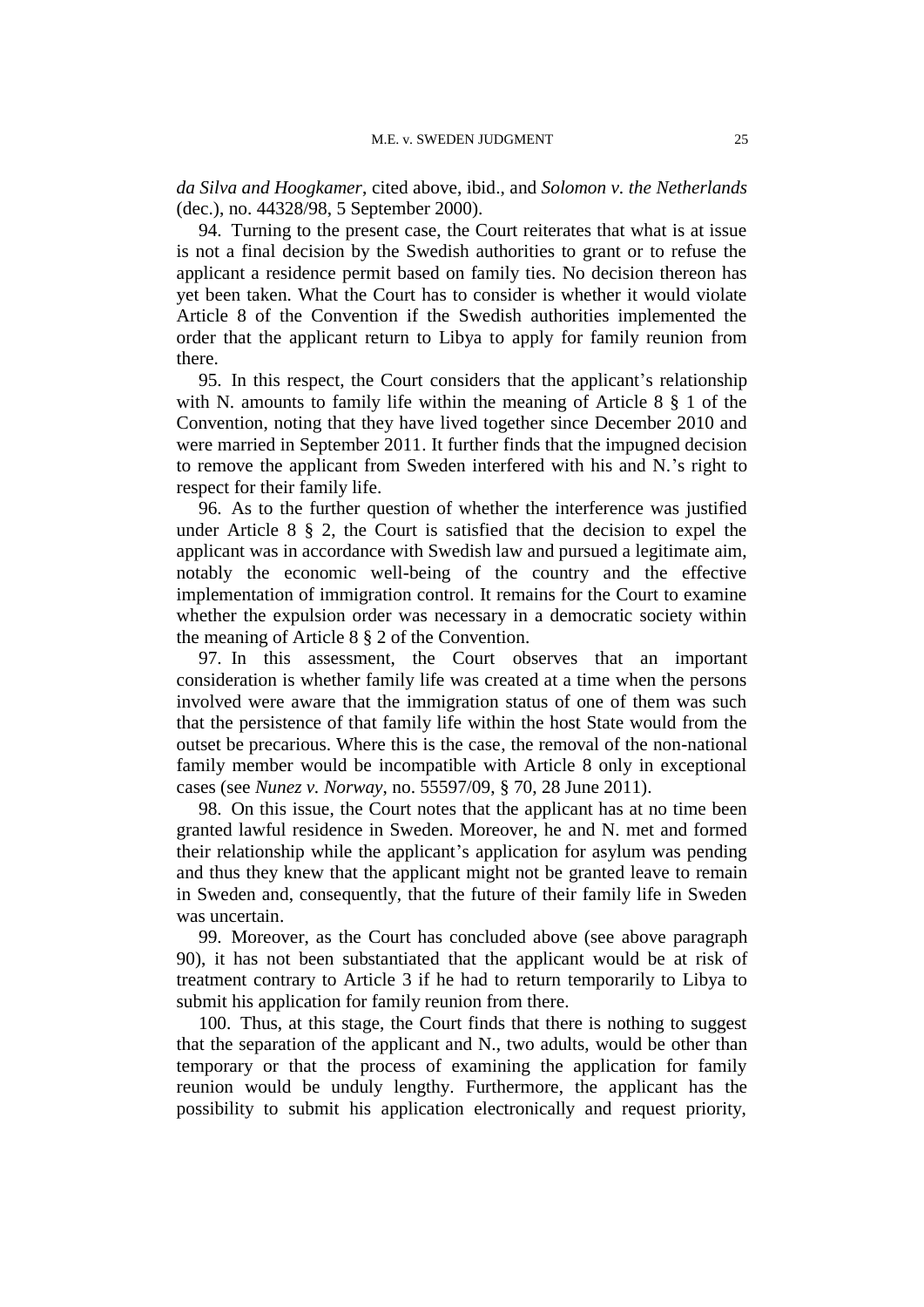which would speed up the process. In addition, although N. cannot be expected to accompany the applicant to Libya due to his personal situation, it has not emerged that they would lack the possibility to be in contact via, *inter alia*, telephone or internet during the period in question, noting that the applicant stated before the domestic authorities that they had contact with his family in Libya by these means (see above paragraph 16).

101. In these circumstances, the Court finds that the Swedish authorities have not failed to strike a fair balance between the applicant's interests on the one hand and the State's interest in effective implementation of immigration control on the other or that the assessments made appear at variance with Article 8 of the Convention.

102. It follows that this complaint is manifestly ill-founded and must be rejected in accordance with Article 35 §§ 3 a) and 4 of the Convention.

### III. RULE 39 OF THE RULES OF COURT

103. The Court points out that, in accordance with Article 44 § 2 of the Convention, the present judgment will not become final until (a) the parties declare that they will not request that the case be referred to the Grand Chamber; or (b) three months after the date of the judgment, if referral of the case to the Grand Chamber has not been requested; or (c) the Panel of the Grand Chamber rejects any request to refer under Article 43 of the Convention.

104. It considers that the indication made to the Government under Rule 39 of the Rules of Court (see above paragraph 4) must remain in force until the present judgment becomes final or until the Court takes a further decision in this connection (see operative part).

## FOR THESE REASONS, THE COURT

- 1. *Declares*, unanimously, the complaint under Article 3 of the Convention admissible and the remainder of the application inadmissible;
- 2. *Holds*, by six votes to one that the expulsion of the applicant to Libya would not give rise to a violation of Article 3 of the Convention;
- 3. *Decides* to continue to indicate to the Government under Rule 39 of the Rules of Court that it is desirable in the interests of the proper conduct of the proceedings not to expel the applicant until such time as the present judgment becomes final or until further order.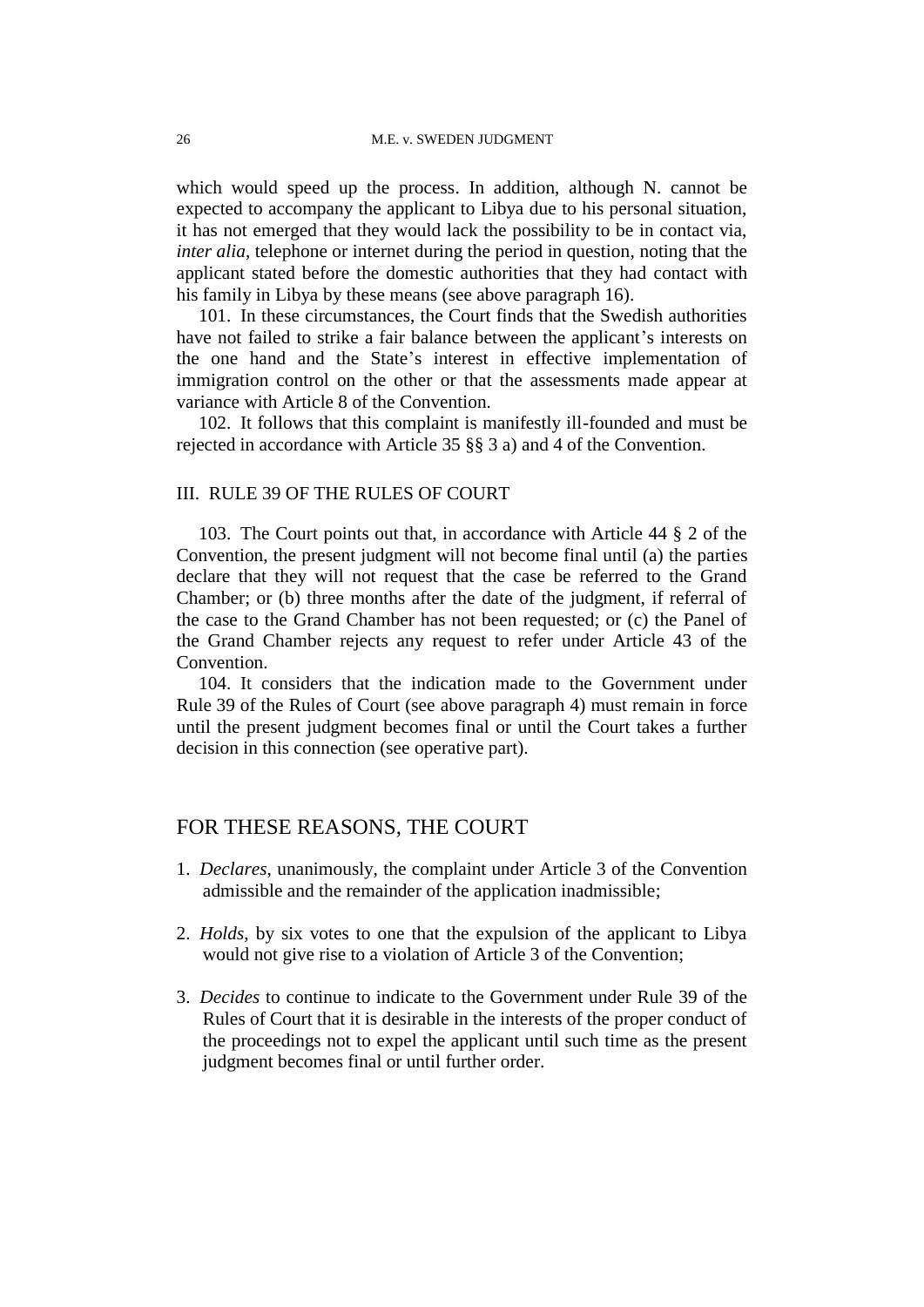Done in English, and notified in writing on 26 June 2014, pursuant to Rule 77 §§ 2 and 3 of the Rules of Court.

Claudia Westerdiek Mark Villiger Registrar President

In accordance with Article 45 § 2 of the Convention and Rule 74 § 2 of the Rules of Court, the following separate opinions are annexed to this judgment:

(a) separate opinion of Judge De Gaetano;

(b) dissenting opinion of Judge Power-Forde.

M.V. C.W.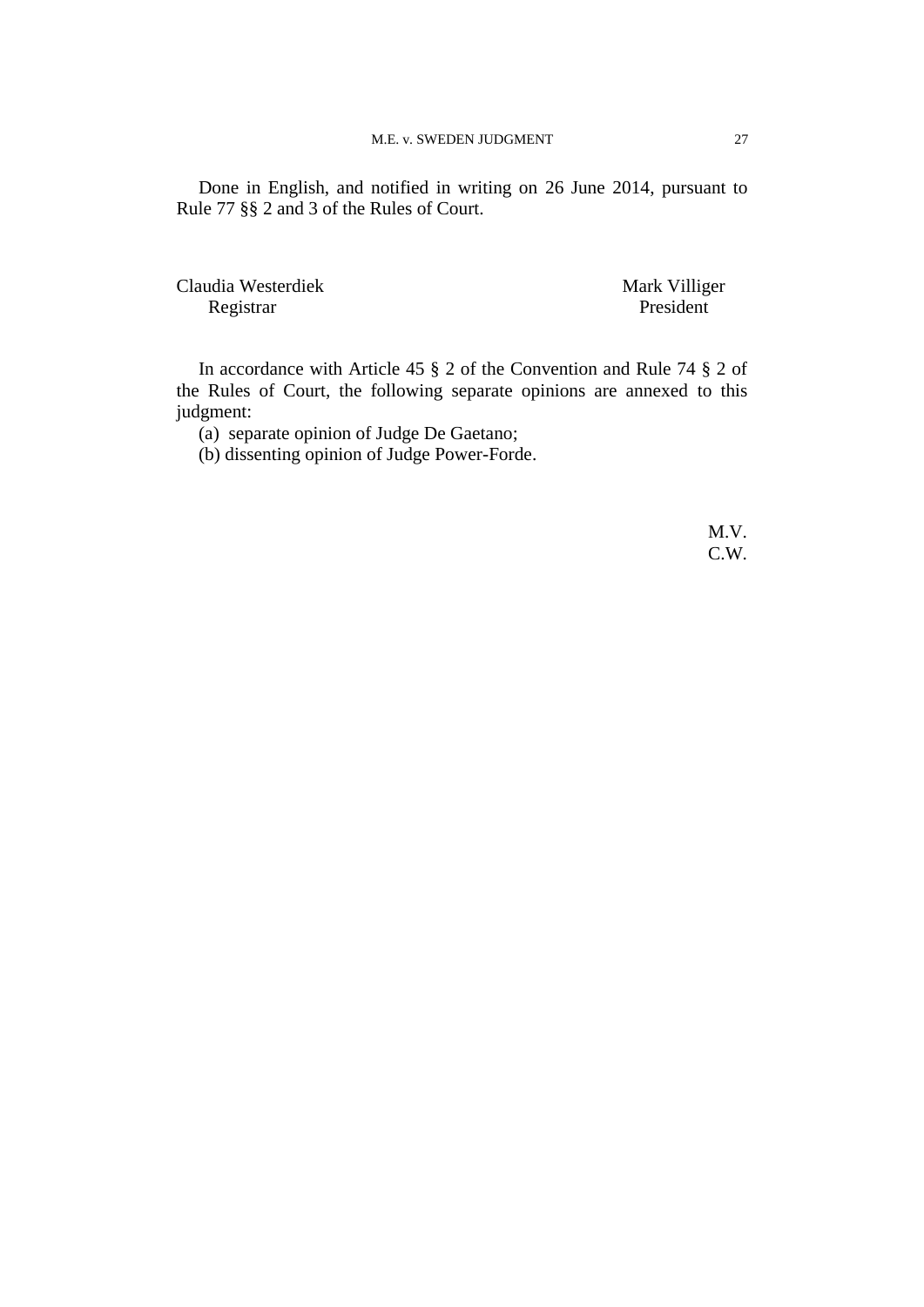# SEPARATE OPINION OF JUDGE DE GAETANO

1.Although I voted with the majority in this case, I do not share entirely the reasons advanced in the judgment. Indeed, I would have been more inclined to dismiss the application as manifestly ill-founded in terms of Article 35(3)(a), as the Government had proposed in their memorial of 7 February 2013 (see paragraph 16 of that memorial).

2.In the instant case there is not only a huge deficit in terms of the applicant's credibility, but also a manifest absence of evidence to suggest that the applicant, if returned to Libya, would face a specific, personal and significant risk of ill-treatment amounting to inhuman or degrading treatment whether because of his alleged "gun-running" or because of his alleged sexual orientation. Unfortunately the whole case was side-tracked, both before the domestic tribunals and before the Court, over issues connected with the requirement that the request for family reunification must, as a rule, be made before entering Sweden (see paragraph 33 and 34 of the judgment).

3. The Court's judgment is in large measure predicated on the fact that "neither the migration courts nor the Government have questioned that the applicant is homosexual and that his marriage to N. is serious" (paragraph 83). That statement is, to my mind, not entirely correct. The Migration Board did have doubts as to the applicant's story "both in relation to events in Libya and his relationship with N." (see paragraph 18 *in fine*). The fact of whether the applicant's 'marriage' to N. was genuine or merely one of convenience did not, in reality, have to be decided by the domestic tribunals at that stage of the proceedings – that fact would have become pertinent at the stage of the application for family re-unification. Secondly, not questioning a fact does not necessarily mean that one accepts that fact as being correct. In their memorial, abovementioned, the Government (in paragraph 2) stated that "The Statement of Facts...prepared by the Registry of the Court appears to be essentially correct." That Statement of Facts reproduces essentially the decisions of the domestic tribunals, and the fact that the Government agree *as to what those tribunals actually said* does not mean that the Government agree that what was said was correct. In any event, it appears from that Statement of Facts that it was only the Migration Court (as opposed to the Migration Board) which "did not question the applicant's claim that he was homosexual". There is nothing in that Statement of Facts as to the seriousness or otherwise of the 'marriage'. The domestic tribunals had not reached that bridge and were therefore not required to cross it. Finally, in the said memorial the Government do cast doubt on the general credibility of the applicant and the veracity of his story: "In view of the above, and with regard to the fact that many of the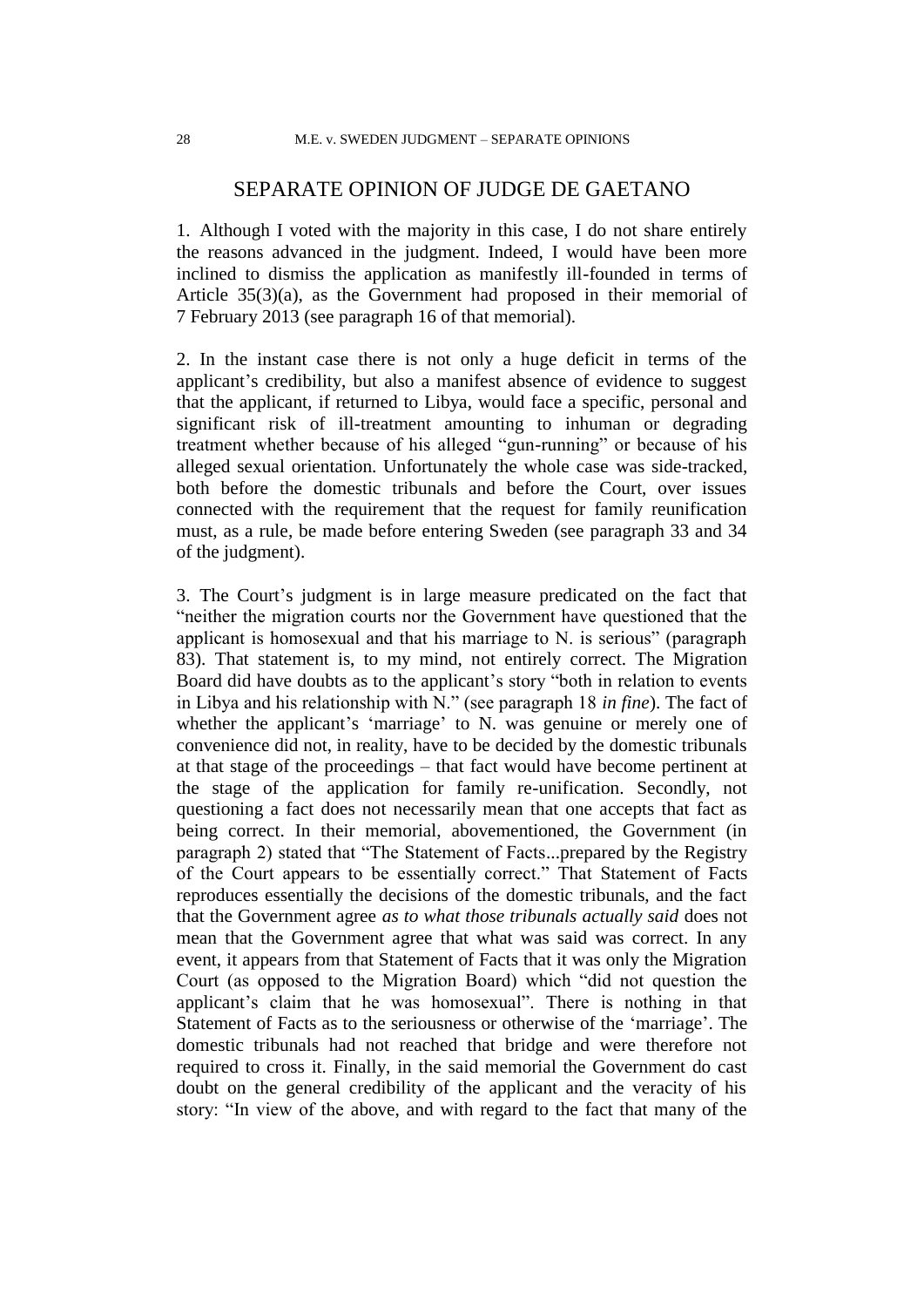inconsistencies referred to touch upon essential aspects of the applicant's asylum account, the Government contends, like the domestic migration authorities, that there are strong reasons to question his credibility." (paragraph 37 of the memorial).

4.The reference to the judgement of the ECJ in the names *Minister voor Immigratie en Asiel v. X, Y and Z in paragraph 50 is totally unnecessary for* the determination of the present case. The controversial statement (admittedly made in the specific context of Council Directive 2004/83/EC) to the effect that "the criminalisation of homosexual acts *per se* does not constitute an act of persecution" could be seen as somehow undermining the standards set by the Court as far back as the 1980's in connection with the criminalisation of homosexual acts and the resulting violation of Article 8 (see *Dudgeon v. the United Kingdom* no. 7525/76, 22 October 1981, §§ 40 to 46; *Norris v. Ireland* no. 10581/83, 26 October 1988, §§ 38 and 46 to 47) and the consequent irrelevance, for the purpose of a violation of fundamental human rights, of whether or not such laws are in fact applied or applied sporadically.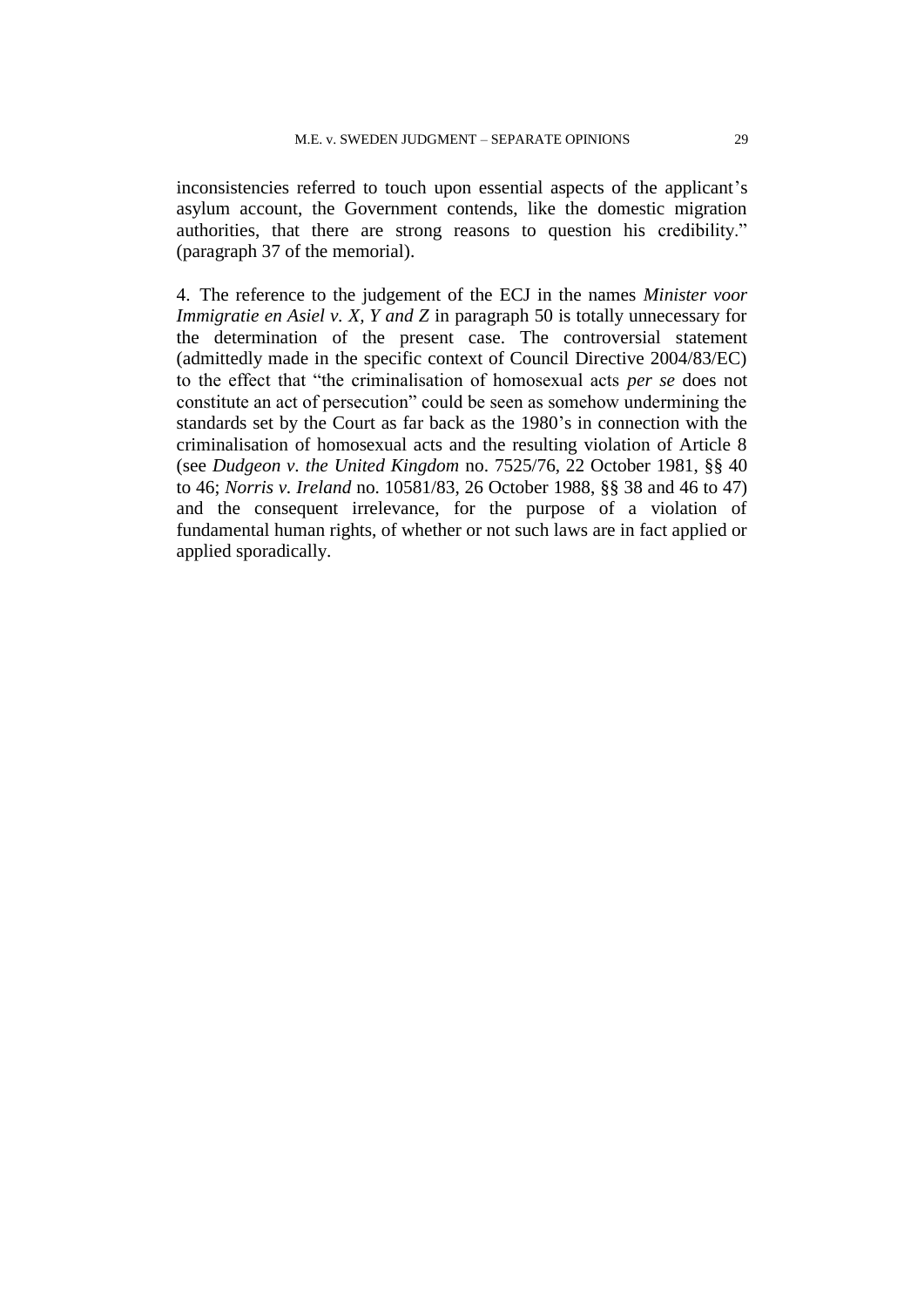# DISSENTING OPINION OF JUDGE POWER-FORDE

In this case, the starting point for the Court's analysis must be that the applicant is a gay man whose relationship with N. is recognised as a lawful marriage under Swedish law.<sup>1</sup> Homosexuality is illegal in Libya the applicant's country of origin—and is punishable by imprisonment. Whilst, apparently, there have been no 'active prosecutions' since the fall of the former regime, recent evidence indicates that arrests and serious assaults are inflicted upon homosexuals 'simply for being homosexual' (§ 45 of the judgment).

The Court is required to consider whether the respondent State may expel, even temporarily, a person whose sexual orientation would expose the individual concerned to a real risk of treatment that violates Article 3 in his or her country of origin if that person were to be open about his or her sexual orientation.

Ten years ago the Court adopted two decisions relating to gay men from Iran and declared their applications inadmissible. In *F. v. the United*  Kingdom<sup>2</sup> the Court examined the country background information as it was in 2003 and considered that the evidence did not disclose 'a situation of active prosecution by the authorities of adults involved in consensual and private homosexual relationships.' In view of the scarce material on actual prosecutions based solely on sexual conduct the Court concluded that a tenuous and hypothetical basis of Article 3 treatment occurring was insufficient to find that the applicant's expulsion would violate that provision of the Convention. Implicit in the Court's reasoning is the assumption that the applicant would be 'discreet' about his sexual orientation in Iran beyond the privacy of his home. A similar conclusion based upon the same type of reasoning was reached in *I.I.N. v. the Netherlands.<sup>3</sup>*

The majority in this case has concluded that even if the applicant has 'to be 'discreet' about his private life' for some time following his expulsion to Libya, this would not involve a permanent or protracted suppression or concealment of an important part of his identity and thus would not reach the threshold necessary to violate Article 3 of the Convention (§ 88). I disagree with the majority's approach and conclusion. The fact that the applicant could avoid the risk of persecution in Libya by exercising greater restraint and reserve than a heterosexual in expressing his sexual orientation is not a factor that ought to be taken into account.

<sup>&</sup>lt;sup>1</sup> I accept that the applicant's general truthfulness has been undermined by a number of inconsistencies referred to in the judgment. However, neither the Migration Courts nor the Government have questioned the applicant's sexual orientation or the authenticity of his relationship with N. which is recognised as a same-sex marriage under domestic law.

<sup>2</sup> *F. v. the United Kingdom* (dec.), no. 17341/03, 22 June 2004.

<sup>3</sup> *I.I.N. v. the Netherlands* (dec.), no. 2035/04, 9 December 2004.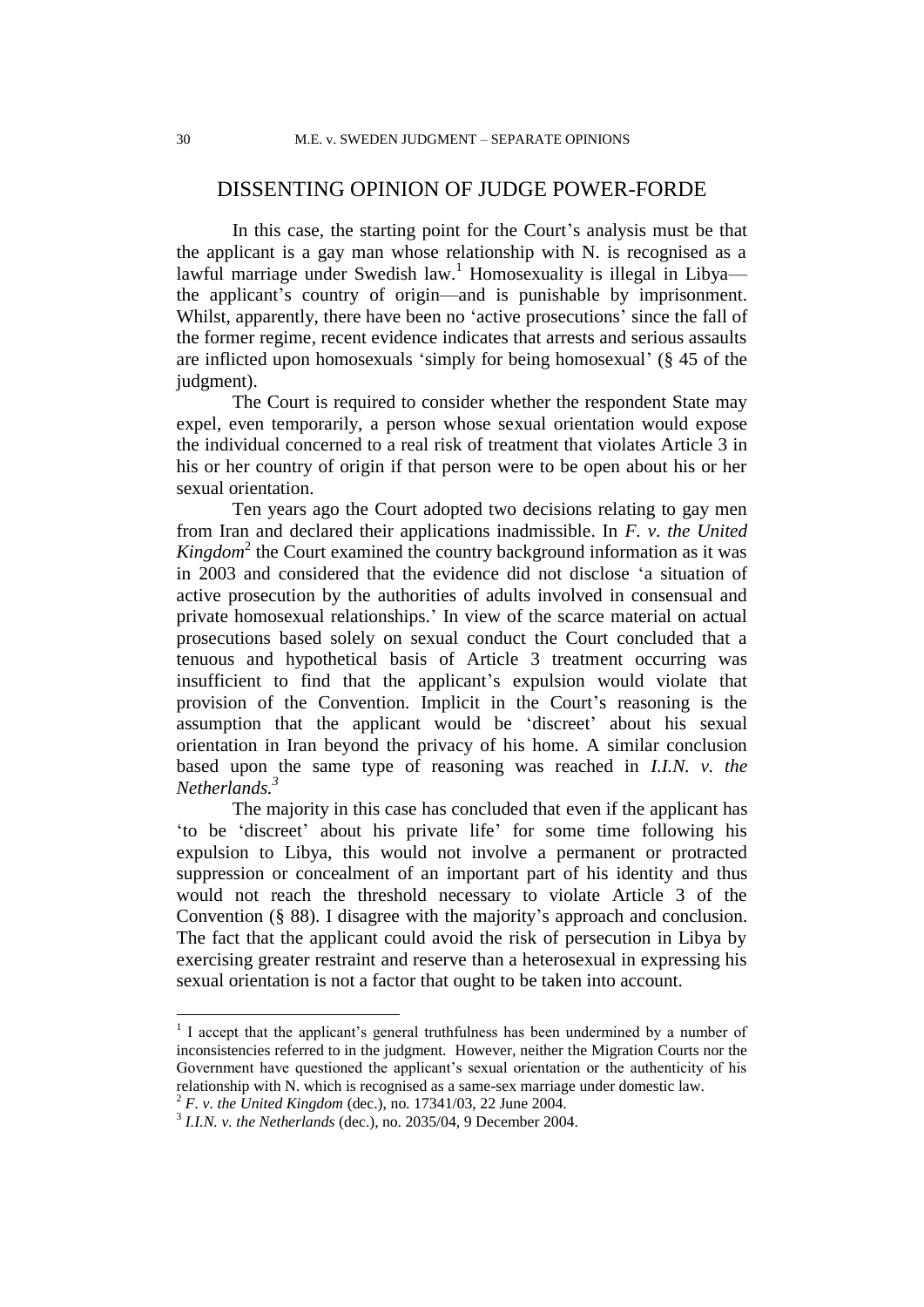Significant developments have taken place over the last decade in the national laws of contracting parties, in International law and in European asylum law in relation to claims to refugee status based on sexual orientation and/or gender identity. Whilst this case is not about refugee status, it does involve the expulsion—for an unknown period of time—of a gay man to Libya where he faces a real risk of persecution because of his sexual orientation. The relevant principles, therefore, can be applied *mutatis mutandi* and, to my mind, it is time for this Court to endorse them.

The United Kingdom Supreme Court, for example, in its decision in *HJ (Iran) and HT (Cameroon) v. Secretary of State for the Home Department*<sup>1</sup> marked a clear departure from the 'risk of criminal prosecution' approach as outlined in this Court's jurisprudence of ten years ago. In its landmark judgment of 7 July, 2010, that Court held, unanimously, that the 'reasonably tolerable test' of 'being discreet' was objectionable because no heterosexual person would find such constraints on being open about their sexual orientation to be reasonably tolerable.<sup>2</sup>

In 2012, the United Nations High Commissioner for Refugees published Guidelines on International Protection in this area.<sup>3</sup> Those Guidelines affirm that sexual orientation and/or gender identity are fundamental aspects of human identity that no person should be required to suppress.<sup>4</sup> The UNHCR notes numerous decisions in multiple jurisdictions which confirm that respect for fundamental human rights cannot be consistent with the requirement that a person conceal an aspect of his or her identity.

The Court of Justice of the European Union in *Minister voor Immigratie*  en Asiel v. X, Y and Z endorses this general principle.<sup>5</sup> In November of last year, that Court considered it:

'*important to state that requiring members of a social group sharing the same sexual orientation to conceal that orientation is incompatible with the recognition of a characteristic so fundamental to a person's identity that the persons concerned cannot be required to renounce it*'. 6

<sup>&</sup>lt;sup>1</sup> United Kingdom Supreme Court judgment, 7 July 2010, *HJ (Iran) and HT (Cameroon) v. Secretary of State for the Home Department* [2010] UKSC 31; [2011] 1 AC 596. 2

Ibid., § 77 and § 80

<sup>&</sup>lt;sup>3</sup> UNHCR, Guidelines on International Protection No. 9: Claims to Refugee Status based on Sexual Orientation and/or Gender Identity within the context of Article 1A(2) of the 1951 Convention and/or its 1967 Protocol relating to the Status of Refugees, 2012.

<sup>&</sup>lt;sup>4</sup> See § 12 of the Guidelines.

<sup>&</sup>lt;sup>5</sup> See Court of Justice of the European Union, (Joined cases C-0199/12, C-200/12 and C0201/12), *Minister voor Immigratie en Asiel v. X, Y and Z*, 7 November, 2013.  $^6$  § 70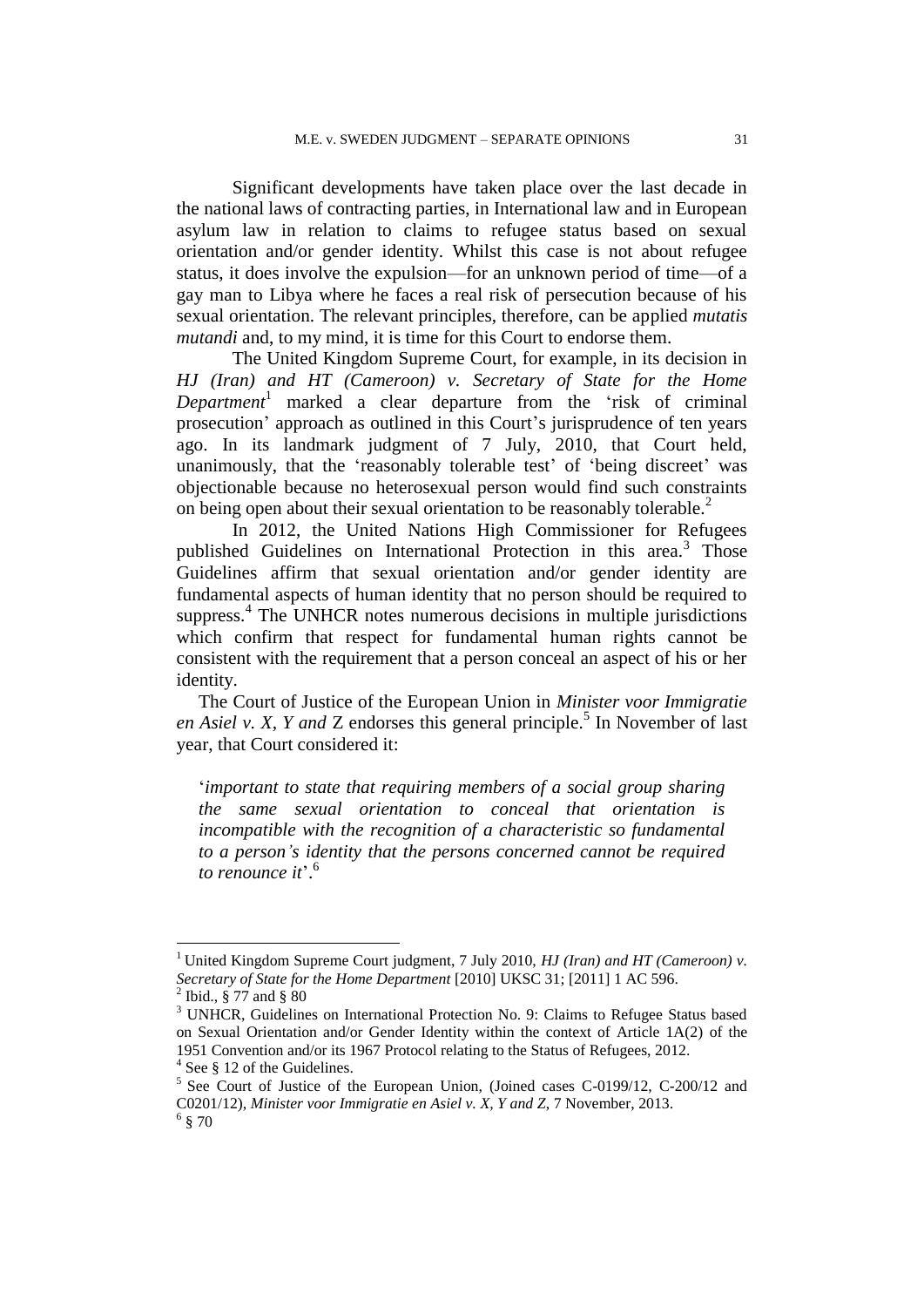In an earlier case it had ruled that the fact that a person could avoid a risk of persecution in Pakistan by abstaining from certain religious practices was, in principle, irrelevant.<sup>1</sup> Adopting the same approach to a different aspect of personal identity (sexual orientation), the Court in *Minister voor Immigratie en Asiel v. X, Y and* Z ruled that an applicant for asylum 'cannot be expected to conceal his homosexuality in his country of origin in order to avoid persecution'. 2

The majority's conclusion in this case does not 'fit' the current state of International and European law on this important question of fundamental human rights. Recent developments, based as they are upon the recognition of the equal value and dignity of all persons regardless of their gender identity or sexual orientation, are to be welcomed.<sup>3</sup> Having recited those developments in its judgment, the majority then reverts to the old 'reasonably tolerable' test laid down by this Court over a decade ago. It considers that the 'discretion' requirement for a certain period of time in order to avoid persecution is tolerable. Its rationale is that such a requirement for a homosexual person does not involve a permanent or protracted concealment or suppression of an important part of personal identity (§ 88).

The reasoning is flawed and unconvincing. With this judgment, the Strasbourg Court introduces a new test of 'duration' that is not to be found elsewhere in comparative European law. The asylum case law of the Court of Justice of the European Union (the 'CJEU') imposes no such 'time' requirement. An applicant cannot be expected to conceal his homosexuality in his country of origin in order to avoid persecution—period.<sup>4</sup> The requirement to conceal sexual orientation is, in itself, incompatible with the recognition of a characteristic so fundamental to a person's identity that the persons concerned cannot be required to renounce it.<sup>5</sup> What counts, for the CJEU, is the fact of having to exercise greater restraint and reserve than would be required of a heterosexual in the expression of sexual orientation—and not the length of time for which the discriminatory restraint and reserve would have to be endured.<sup>6</sup>

An important factor in the UK Supreme Court's decision to reject 'being discreet' as a requirement was that it was based upon the wrong

<sup>1</sup> *Bundesrepublik Deutschland v. Y* (C-71/11) *and Z* (C-99/11), 5 September 2012 § 79.

<sup>2</sup> *Minister voor Immigratie en Asiel v. X, Y and* Z, § 71.

<sup>&</sup>lt;sup>3</sup> Although the Legal Position of the Head of the Legal Department of the Migration Board relating to protection on the basis of sexual orientation (see § 36 of the Judgment) is said to reflect the test set out by the UK Supreme Court*—*it is clear that, in this applicant's case, the requisite test was not applied by the domestic authorities thus, at the very least, indicating a procedural violation under Article 3 of the Convention.

Court of Justice of the European Union, (Joined cases C-0199/12, C-200/12 and C0201/12), *Minister voor Immigratie en Asiel v. X, Y and* Z, 7 November, 2013 at § 71. 5 Ibid. § 70

<sup>6</sup> Ibid. § 75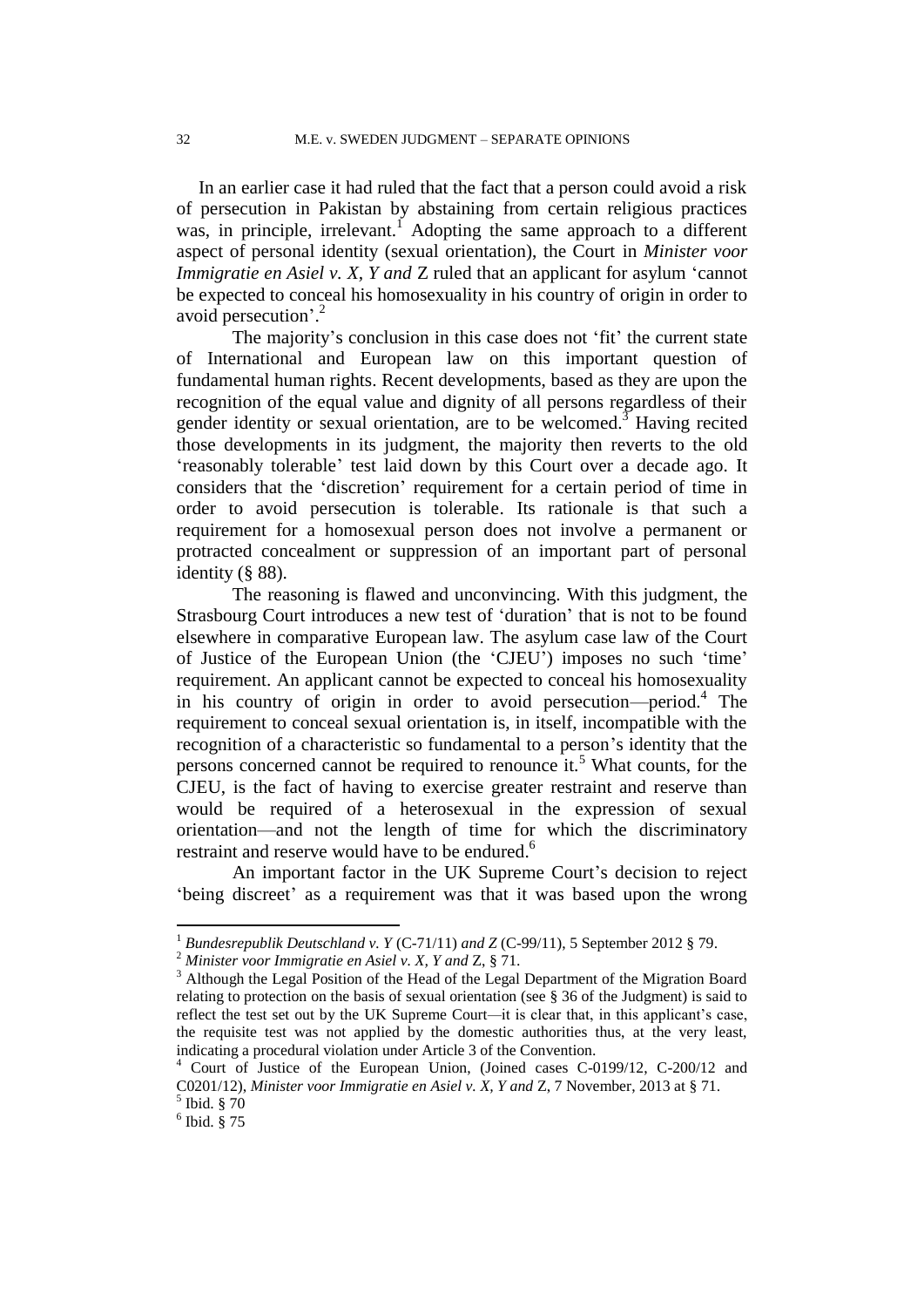assumption. Had it been applied to Anne Frank, it would have meant, hypothetically, that she could have been returned to Nazi-occupied Holland as long as denying her religion and hiding in an attic were a 'reasonably tolerable' means of avoiding detection. The absurdity of that argument is not diminished by the fact that the requirement to hide in an attic to avoid detection might involve only months rather than years.

There are other flaws in the majority's approach. There is an assumption, at least, an implicit one, that sexual identity is, primarily, a matter of sexual conduct which – if not publicly displayed or discussed by the applicant – would eliminate any risk of harm being visited upon him. Sexual orientation is, of course, something far more fundamental than sexual conduct and involves 'a most intimate aspect of private life' (*Norris v. Ireland*, 26 October 1988, § 46, Series A no. 142). It is inherent to one's very identity and it may be expressed in a myriad of ways. The practical consequences for this applicant of the requirement that he be 'discreet' when returned to Libya are nowhere considered in the judgment. At the most basic level, if a gay man were to live discreetly, he would, in practice, have to avoid any open expression of his sexual orientation.<sup>1</sup> He would have 'to be cautious about the friendships he formed, the circle of friends in which he moved, the places where he socialised'. Not only would he be unable to indulge openly in the mild flirtations which are an enjoyable part of heterosexual life, but he would have to think twice before revealing that he was attracted and committed to another man in a foreign jurisdiction.

In finding that the 'discretion' requirement is insufficient 'to reach the threshold of Article 3', where, one wonders, does the majority find the yardstick to measure the level of suffering which this applicant would find reasonably tolerable? How would the majority measure the equivalent level for a straight man forced to suppress his sexual identity for many months or longer?<sup>2</sup> The answer surely is, as Lord Rodger stated, 'that there is no relevant standard since this is something which no one should have to endure'. 3

Finally, the majority's approach ignores the fact that even if the applicant succeeds in hiding his sexual orientation after expulsion to Libya, the risk of discovery of the truth is not, necessarily, a matter determined entirely by his own conduct. Apart from the distress of having to lie about and conceal important aspects of his personal life on a regular basis, the applicant would be obliged to travel to a Swedish Embassy in Egypt or

<sup>1</sup> These examples are cited by Lord Rodger in his opinion in the *HJ (Iran)* judgment § 77.

<sup>2</sup> Whilst the majority considers that the application process could take four months *if* he is granted priority (there being no certainty in this regard), the reality is that the length of time in which this applicant would be required to live discreetly in Libya whilst waiting for his application to be processed is simply unknown. Additionally, there is, of course, no guarantee that his application would be successful.

<sup>3</sup> Opinion of Lord Rodger, *HJ (Iran) v. Secretary of State* (cited at n. 4 above) § 80.